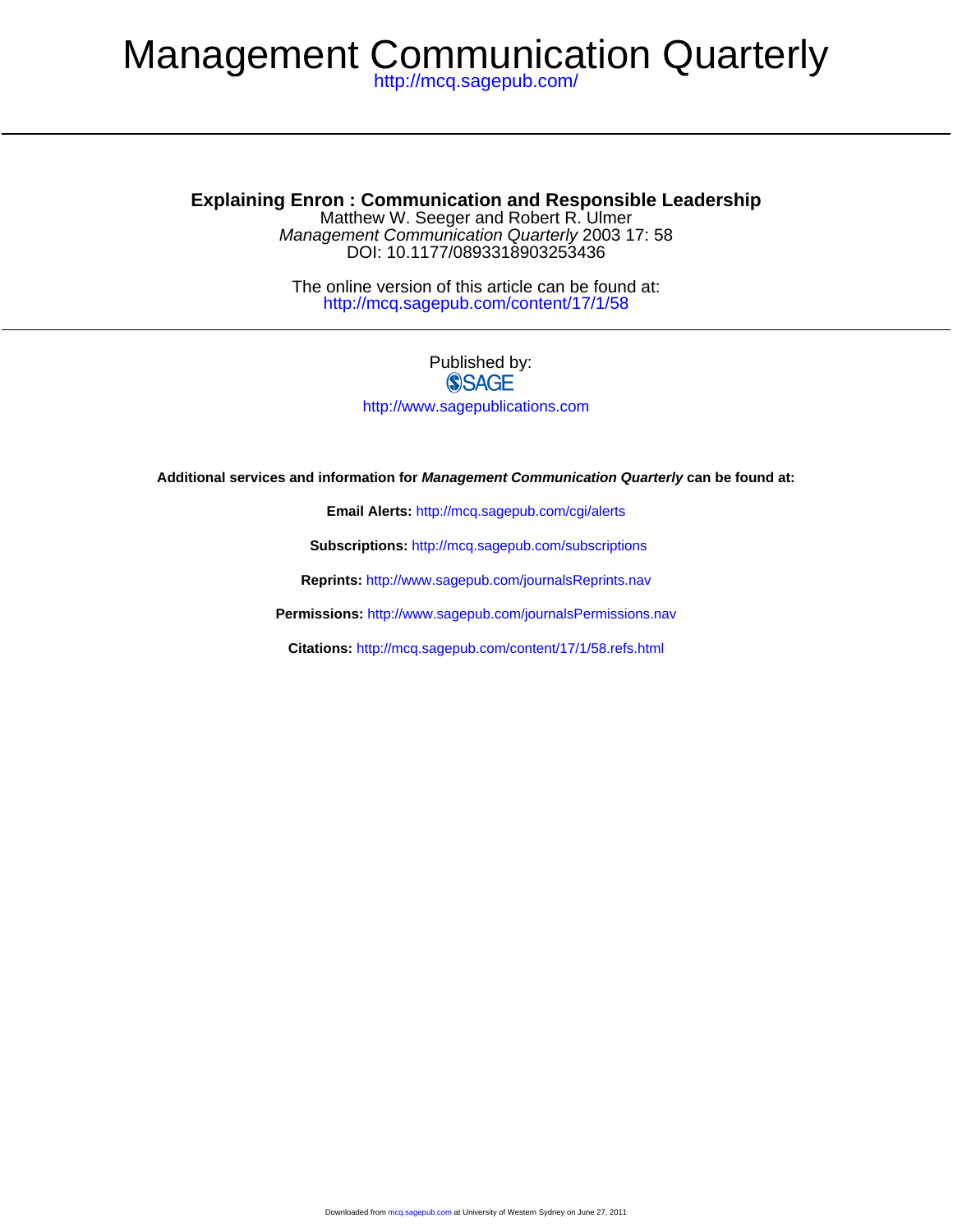*"The Enron collapse at its most fundamental involved a systemwide breakdown in the most basic forms of communicationbased responsibilities."*

# **EXPLAINING ENRON**

Communication and Responsible Leadership

MATTHEW W. SEEGER *Wayne State University* ROBERT R. ULMER *University of Arkansas–Little Rock*

*AUTHORS' NOTE: The authors would like to thank the anonymous reviewers of* MCQ *for their constructive feedback on an earlier draft of this article.*

58 *Management Communication Quarterly,* Vol. 17, No. 1, August 2003 58-84 DOI: 10.1177/0893318903253436 © 2003 Sage Publications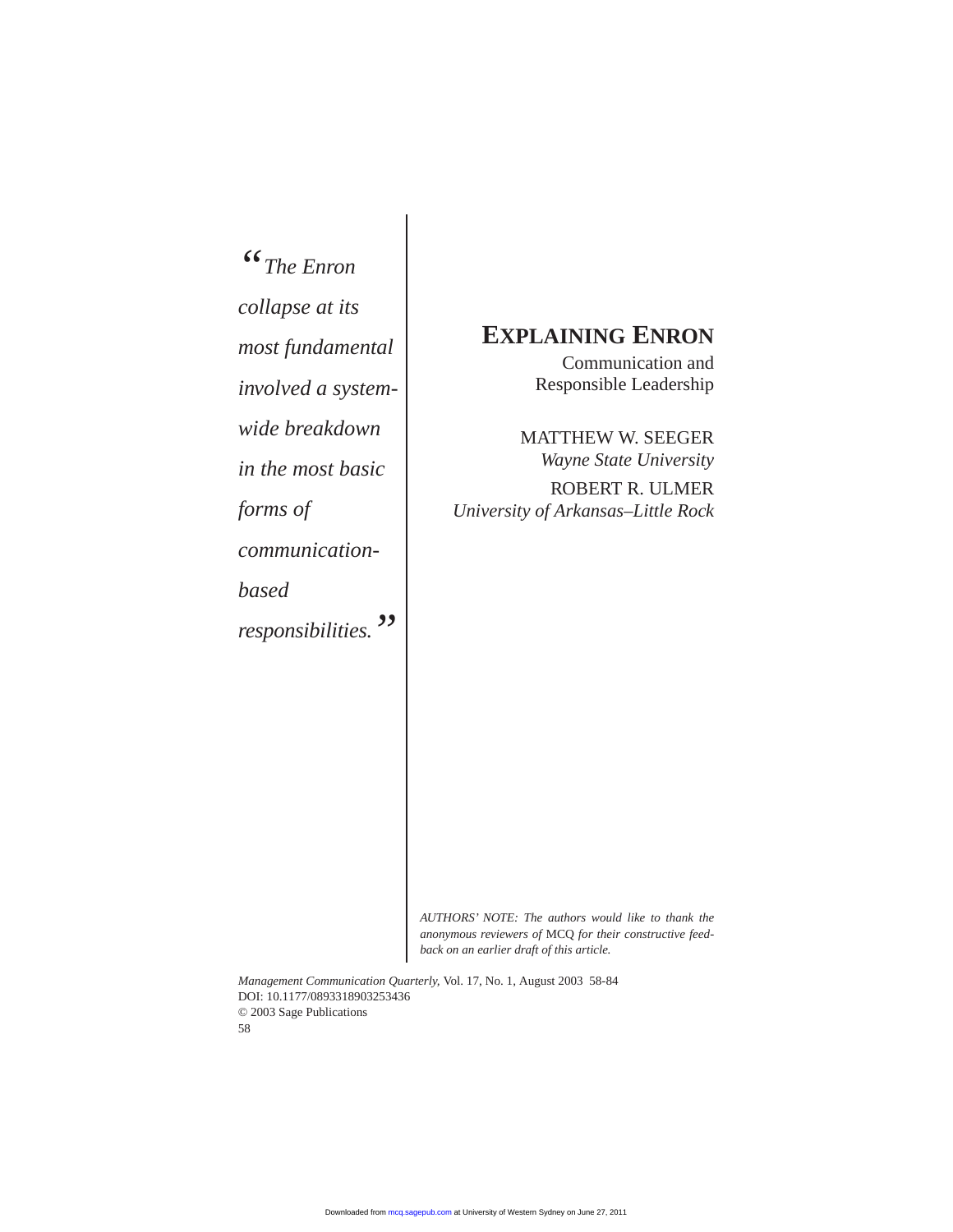*Although a variety of explanations are available for the recent collapse of the nation's seventh largest corporation, this analysis employs principles of communication-based leader responsibilities to explain Enron's demise. These responsibilities include (a) communicating appropriate values to create a moral climate, (b) maintaining adequate communication to be informed of organizational operations, and (c) maintaining openness to signs of problems. A variety of media reports and participant accounts are used to illustrate these failures in responsibility. Several implications for managerial communication are drawn from the analysis. The Enron case highlights specific communication obligations of senior management. It also illustrates the consequences of attending to a very narrowset of values and stakeholder concerns and the dangers inherent to radical innovation when few established rules or standards are available. The authors'analysis also calls for positioning responsibility more centrally in managerial communication.*

#### *Keywords: leadership, responsibility, ethics, plausible deniability, accountability*

**E**nron's corporate financial scandal of 2001-2002 shocked<br>the nation due to its scale and the persistent denials of senior managers of any knowledge of the deceptions or associated wrongdoing. If we are to believe Kenneth Lay and Jeffery Skilling, they were entirely unaware of the financial misconduct of their subordinates and they personally did nothing wrong. The nature of this event focused attention on the communication-based responsibilities of senior managers and suggests a fundamental disconnect between their behavior and the standards for responsible leadership.

In the following discussion, we offer an explanation for the demise of Enron grounded in the principle of responsibility. First,we examine responsibility and describe three kinds of communicationbased responsibilities for leaders: (a) communicating appropriate values to create a moral climate,(b) maintaining adequate communication to be informed of organizational operations, and (c) maintaining openness to signs of problems. These, then, are used as frames for examining factors associated with the collapse of the nation's seventh largest corporation in a wave of scandals. We draw on a variety of media reports and participant accounts to argue that Enron's management failed in their communication-based responsibility to both larger social values and to their stakeholders. A number of implications for responsibility and managerial communication are explored. We suggest that Enron's demise was a consequence of a fundamental breakdown in communication-based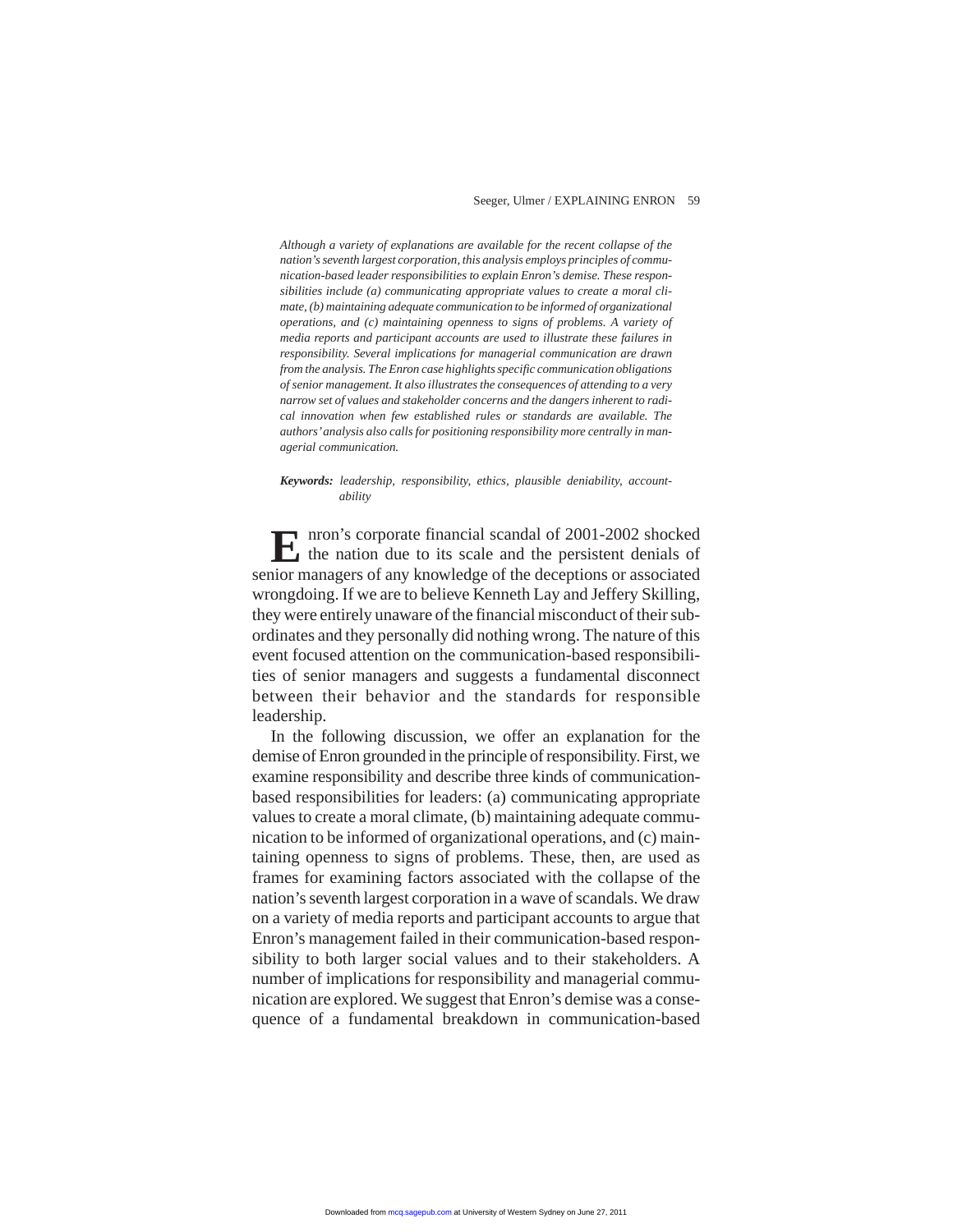responsibilities. With the loss of responsibility came a breakdown in accountability for actions. Moreover,Enron illustrates the consequences of attending to a very narrow set of values and stakeholder concerns and the dangers inherent to radical innovation where few established rules or standards are available. The Enron case, we suggest, also calls for a broader notion of managerial communication that situates responsibility more centrally.

## **COMMUNICATION AND RESPONSIBILITY**

Responsibility is a fundamental concept in organizational ethics. It refers to the fact that individuals and groups have morally based obligations and duties to others and to larger ethical, moral, and legal codes, standards, and traditions (Jackall, 1988; Johannesen, 2001; Seeger, 1997). Responsibility is closely associ-ated with freedom such that those who are free to choose to behave in particular ways are then responsible for the consequences of their behavior. This articulation between freedom and responsibility is the basis of most ethical and legal codes and for the assumption that individuals may be held morally accountable when there is reason to believe that acts were unethical. This accounting involves explaining and justifying actions and may involve a variety of explanations, interpretations, and narratives regarding outcomes (see Benoit,1995; Hearit,1995). Responsibility as an ethical principle, therefore, has important implications for how individuals or organizations communicate when something has gone dramatically wrong. Beyond this relationship to accountability, organizational responsibility is related to normative behavior, social obligations, effective management, and specific communication processes.

Organizational responsibility refers to obligations to operate regularly according to accepted social norms and standards (Dowling & Pfeffer,1975; Seeger,1997). Those organizations that comply with basic standards are able to argue that their behavior is ethical and that their operations are normative and legitimate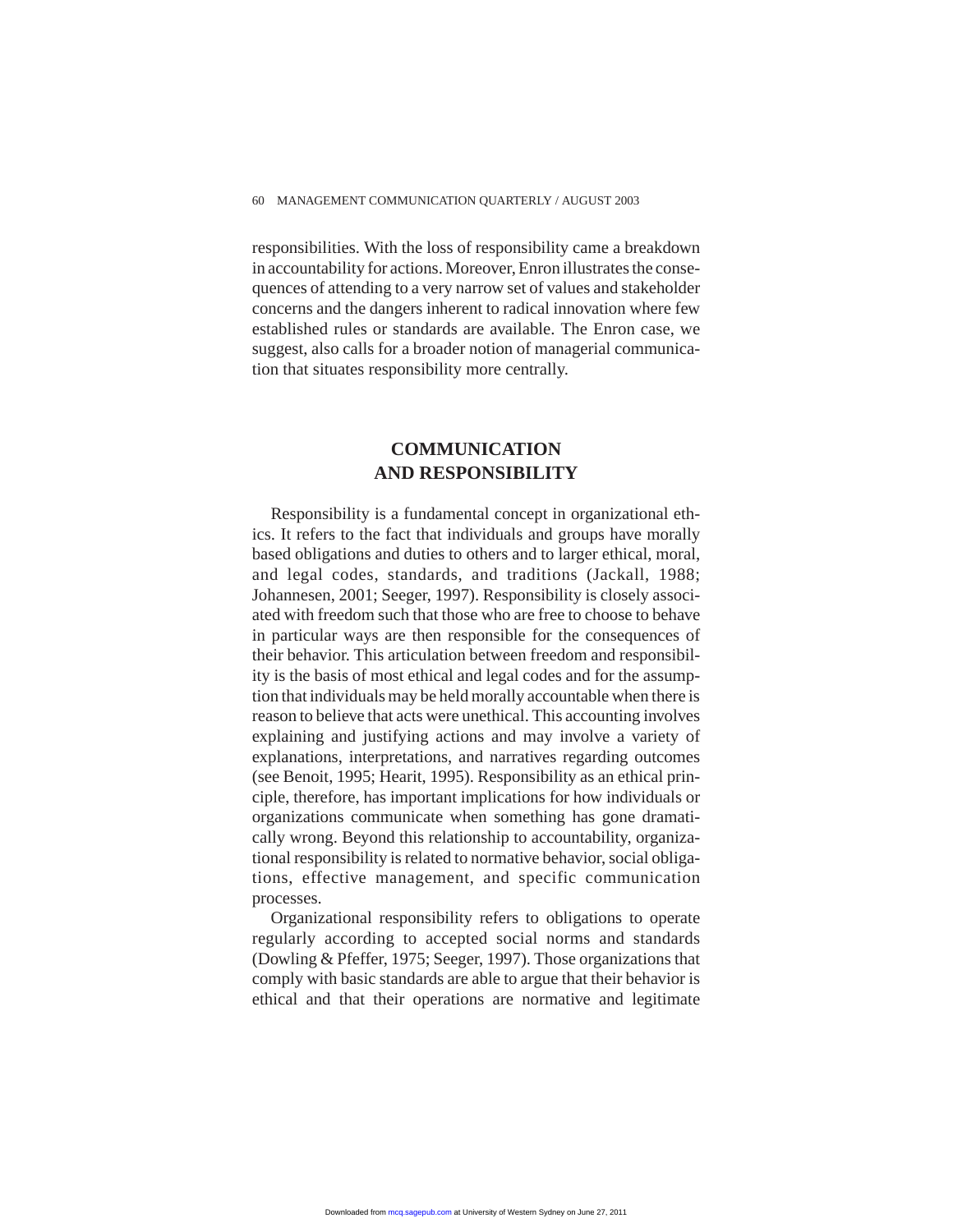(Metzler, 1997). Professional codes of conduct, for example, often function in this way to create legitimacy (Frankel, 1989). Normative operation is more easily justified and may also create higher levels of organizational trust and credibility. In addition, codes, standards, and norms such as those found in accounting, advertising, or handling of dangerous waste are often formalized and enforced by governmental bodies, such as the Securities and Exchange Commission (SEC), the Federal Trade Commission, and the Environmental Protection Agency. These agencies help ensure that some basic level of responsibility is maintained by enforcing norms and standards for organizational conduct. Conversely, organizations operating outside these norms and standards do not benefit from this assumed morality.

Additionally, responsibility implies that organizations, as parts of society,have obligations to support the general health and wellbeing of society. Values such as honesty, equality, and fair and equal treatment of individuals are in the best interest of society (Dowling & Pfeffer,1975; Metzler,2001; Seeger,1997). Organizations are obligated to uphold these basic social values and the attendant norms of appropriate conduct. Moreover, many organizational ethicists argue that equality and fairness are simply the "right" way to behave. A "good corporate citizen" is responsible to the community, involved in the community, and works to improve and protect the community (Buchholz,1990,p. 299). Organizations also "have a responsibility to devote some of their resources to helping to solve some of the most pressing social problems, many of which corporations helped to cause" (Buchholz, 1990, p. 299). This view of responsibility is grounded both in a drive to act in an ethically appealing manner and in a recognition that social problems reduce the organization's ability to operate effectively.

Responsibility is associated not only with good management but also with effective management. Pauchant and Mitroff (1992), for example, suggested that crisis-prone organizations are those managed by individuals who fail to take responsibility. They argue that managers need to engage stakeholders in dialogue regarding key ethical issues. Managerial responsibility, then, "means being responsible not only to oneself, accepting one's limitations, but also to others, accepting their limitations and perspectives" (pp. 192-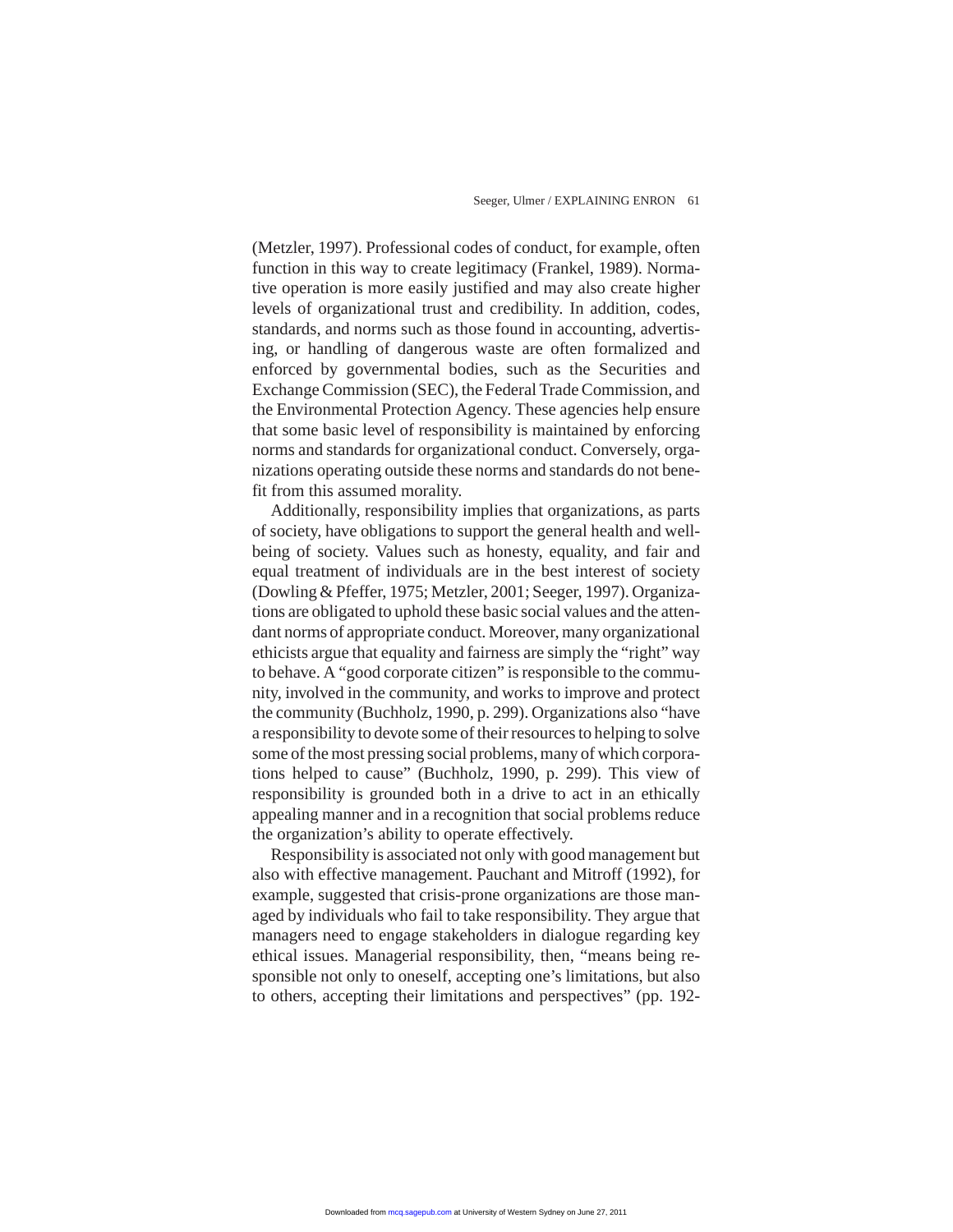193). Responsible managers attend to the perspectives and values of stakeholders, seeking to represent their interests in organizational decisions.<sup>1</sup>

Moreover, "To be ethically responsible, one must engage in an external conversation with others and with self" (Pauchant & Mitroff, 1992, p. 193). In the absence of these communication processes, values remain unclear, confused, and equivocal, little consensus develops about which values are dominant in a particular context, and the probabilities of making an ethically suspect judgment and inviting criticism are significantly enhanced (Seeger, 1997). Communication is particularly important to the development of ethics. Conrad (1993) described this process:

It is through discourse that individuals develop their own views of morality; through discourse that organizations develop and inculcate core values and ethical codes; and through discourse that incongruities within individual and organizational value-sets are managed and contradictions between the value sets of different persons are negotiated. (p. 2)

Candid, ethical communication, conversations with employees about values and ethical issues, and the communication of stories featuring core and heroic values have all been identified as important to developing ethical organizations (see Morris, Schindehutte, Walton,  $&$  Allen, 2002). Unfortunately, rather than seeking to advocate clearly and explicitly for a set of moral standards and the recognition of ethical responsibilities, many organizational leaders actively avoid discussing ethics (Conrad, 1993).

Responsibility, in many ways, is the fundamental moral principle from which other, more specific ethical frameworks flow. It concerns the basic relationship and attendant obligations and commitments that exist between an organization and its larger community,employees,environment,and stakeholders and how organizations and their leaders both act toward and communicate about these obligations. Leadership communication concerning these issues is paramount if organizational members are to understand the key issues and standards regarding moral conduct (Simms & Brinkmann, 2002).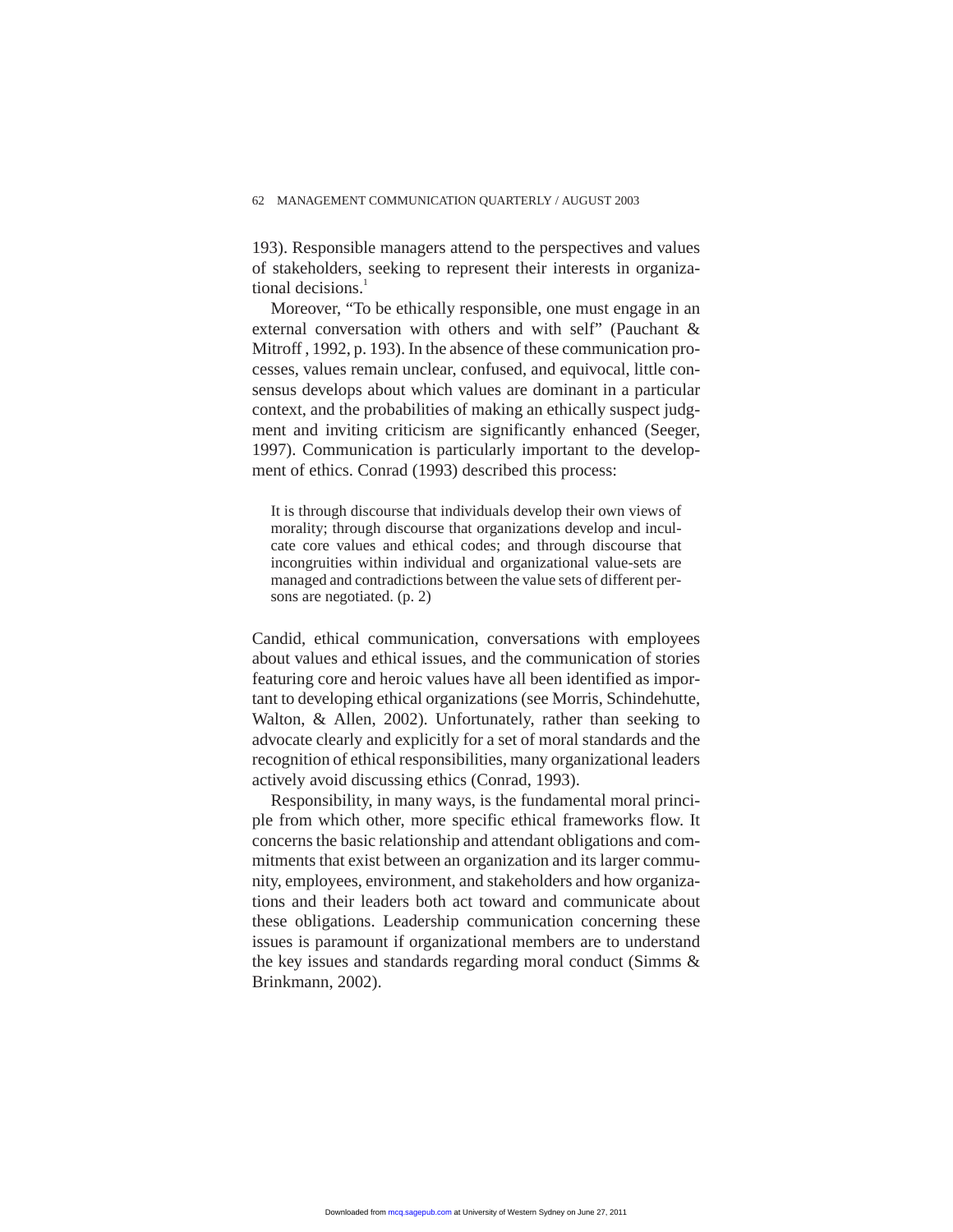#### **RESPONSIBLE LEADERSHIP**

A variety of scholars have explored the ethical responsibilities of leaders and argued that as representatives of organizations, leaders have both internal and external obligations (Cavanagh & Bandsuch, 2002; Johnson,2001; Seeger & Ulmer,2002; Ulmer,2001; Yukl, 2002). Moreover, leadership is inherently a communication-based process involving clarifying goals and methods, motivating and persuading followers, resolving conflict, and framing meaning (see Barge, 1994; Fairhurst & Sarr, 1996; Northouse, 2001). Whether through directives, charisma, or by example, leaders play an important role in setting the direction of an organization and specifying how goals are achieved. Leaders often come to symbolize the organization and personify its operations and values (Smircich & Morgan,1982). Leaders occupy a central role at the apex of the communication network and generally have access to large volumes of information and to the formal channels of communication. Three general forms of communication-based leader responsibilities can be drawn from the ethics and leadership literature. These include (a) communicating appropriate values to create a moral climate, (b) maintaining adequate communication to be informed of organizational operations,and (c) maintaining openness to signs of problems.

## **COMMUNICATING APPROPRIATE VALUES**

Leaders have particular responsibilities for establishing an organization's ethical climate and moral tone through communicating values and standards and modeling desirable behaviors for followers (Simms & Brinkmann,2002). Gini (1996) argued that "the ethics of leadership whether they be good or bad, positive or negative affect the ethos of the workplace and thereby help to inform the ethical decisions and choices of the worker" (p. 2). Leaders, their choices and behaviors,are often very visible to other organizational members and widely publicized. Followers take cues from leaders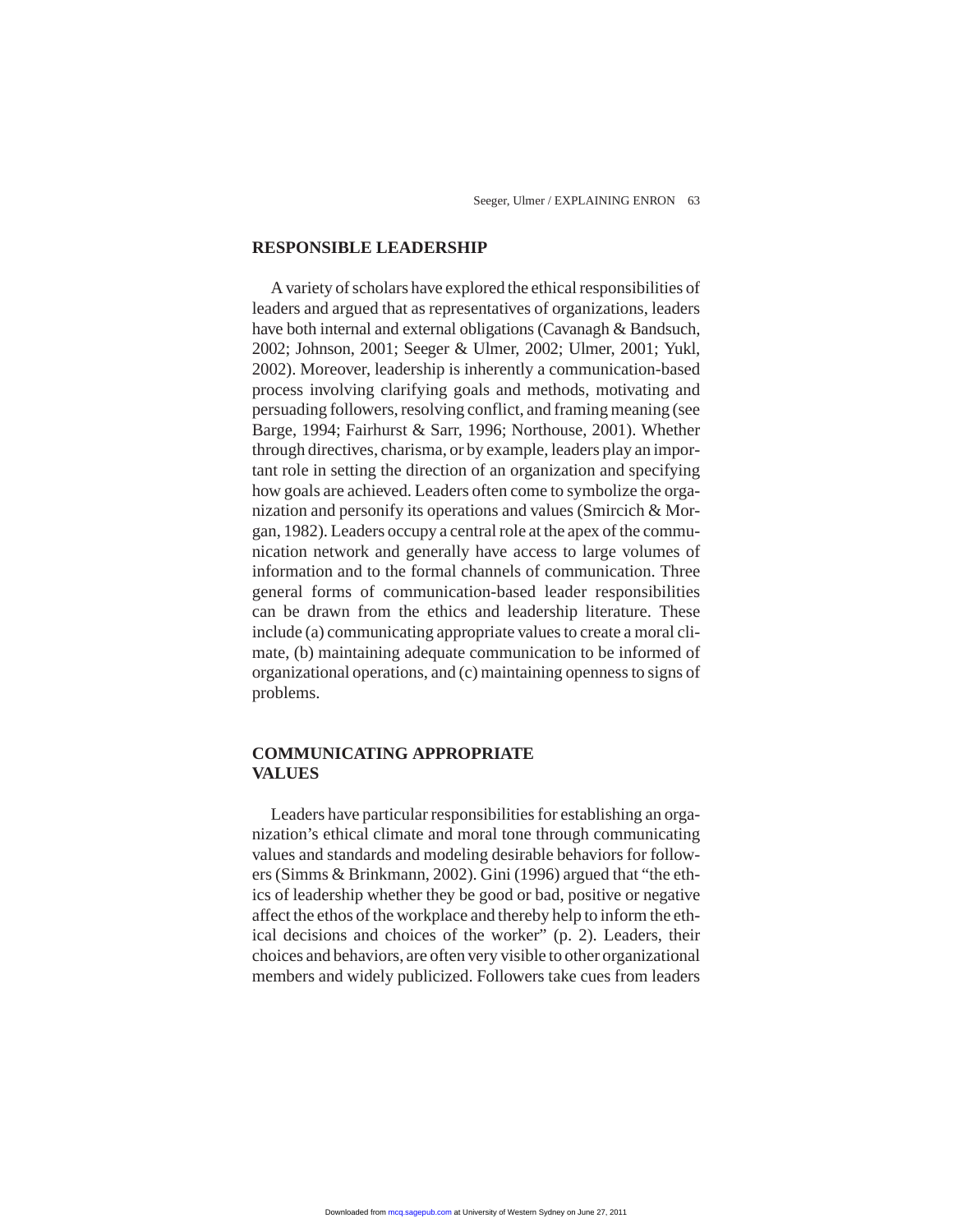based on what they communicate and pay attention to, how they respond to crisis, their behavior, how rewards are allocated, and how they hire and fire others (Johnson, 2001). Leaders, then, are moral models, emulated by others. Simms and Brinkmann (2002) pointed out, for example, that when leaders attend only to issues of profitability and the bottom line, followers quickly come to understand the organization's real priorities and act accordingly.

Leaders also should be expected to discuss explicitly issues of organizational morality in order to clarify ethical frames for followers. Simms and Brinkmann (2002) observed that "a leader communicates strong messages to his employees about his values through actions" (p. 332). One of the principal approaches used to examine the moral actions of leaders is virtue ethics. Johnson  $(2001)$ , for example, suggested, "The premise of virtues ethics is simple. Good people (those of high moral character) make good moral choices"  $(p. 50)$ . The virtuous person, then, serves as a model of appropriateness, credibility, suitability, and character. Because the virtuous person models ethics, those in visible leadership positions, including CEOs, can be expected to exemplify admirable and laudable traits (Gini, 1996; Leibgig, 1990; Seeger & Ulmer, 2002). In fact, the behavior of public figures, such as politicians and entertainment and sports figures, is often critiqued on the grounds that it sets a bad example for others. Moreover, organizational leaders are seen generally as playing an important function in establishing an organization's ethical climate through modeling desirable behaviors (Simms & Brinkmann, 2002).

One way in which leaders model ethics is through virtuous behavior. Johnson (2001) noted that "virtues are interwoven in the leader's inner life and affect the way he or she sees and acts" (p. 50). An articulation of moral traits or virtues emphasizes the essential moral feature or features of these traits rather than deontological notions of moral obligation, rule-based oughts, situational requirements, or contractual commitments (Slote, 1992; Smith, 1946). The virtuous person is ethically praiseworthy not necessarily because of adherence to an external or imposed moral code but due to some fundamental tendency to act consistently in an ethically commendable and admirable manner. Virtues also guide the development of more general moral codes and standards.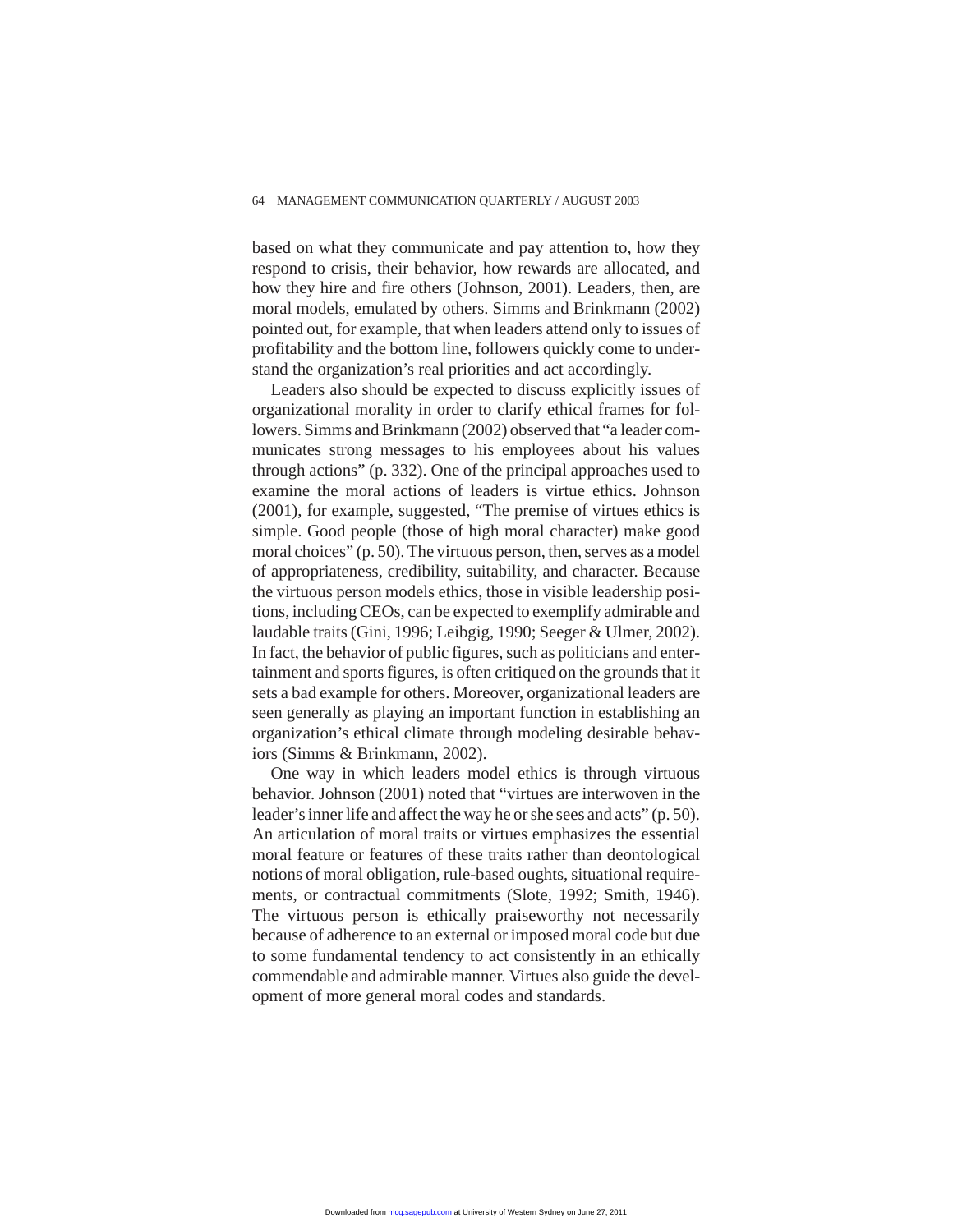## **REMAINING INFORMED**

A fundamental characteristic of responsible organizational leadership involves maintaining a close connection to and awareness of operations through monitoring. As the final authority within a system, leaders have obligations to be informed about the operation of those systems. Although leaders, particularly those in larger organizations,clearly cannot know all the day-to-day activities of their organizations,they are obligated to know about core operations and major processes. Without such information, leaders cannot supervise others and regulate and manage the enterprise. They are unable to make informed decisions or effectively critique the decisions of others. They can neither plan nor control. Mintzberg (1973) described the functional roles of managers, including interpersonal, informational, and decisional roles. Among the informational roles was the leader as monitor. In this case, the leader should be "continually seeking information that enables him to understand what is taking place in his organization and its environment" (p. 67).

Leadership functions at the apex of the organization's information system. Information seeking, then, allows leaders to detect changes, identify problems and opportunities, build organizational knowledge, and make sense of their informational environment. Trujillo (1983) described the outcome of informational role performances as "knowledgeability" or a kind of understanding "that explains how and why an organization operates as it does" (p. 91). Such understanding is fundamental to both the successful and responsible management of the organization.

Questions regarding what leaders knew, and when and what knowledge was official or unofficial, often arise following accusations of wrongdoing (Petress & King,1990). Although leaders clearly cannot know all that goes on in their organizations, particularly with large organizations, they are responsible for maintaining a fundamental knowledge of operations and activities. In some instances, however, leaders appear to seek conditions of plausible deniability in which they can claim ignorance about some activity (Jackall,1988; Petress & King,1990). Such strategies are clearly unethical in their efforts to avoid responsibility by avoiding knowledge.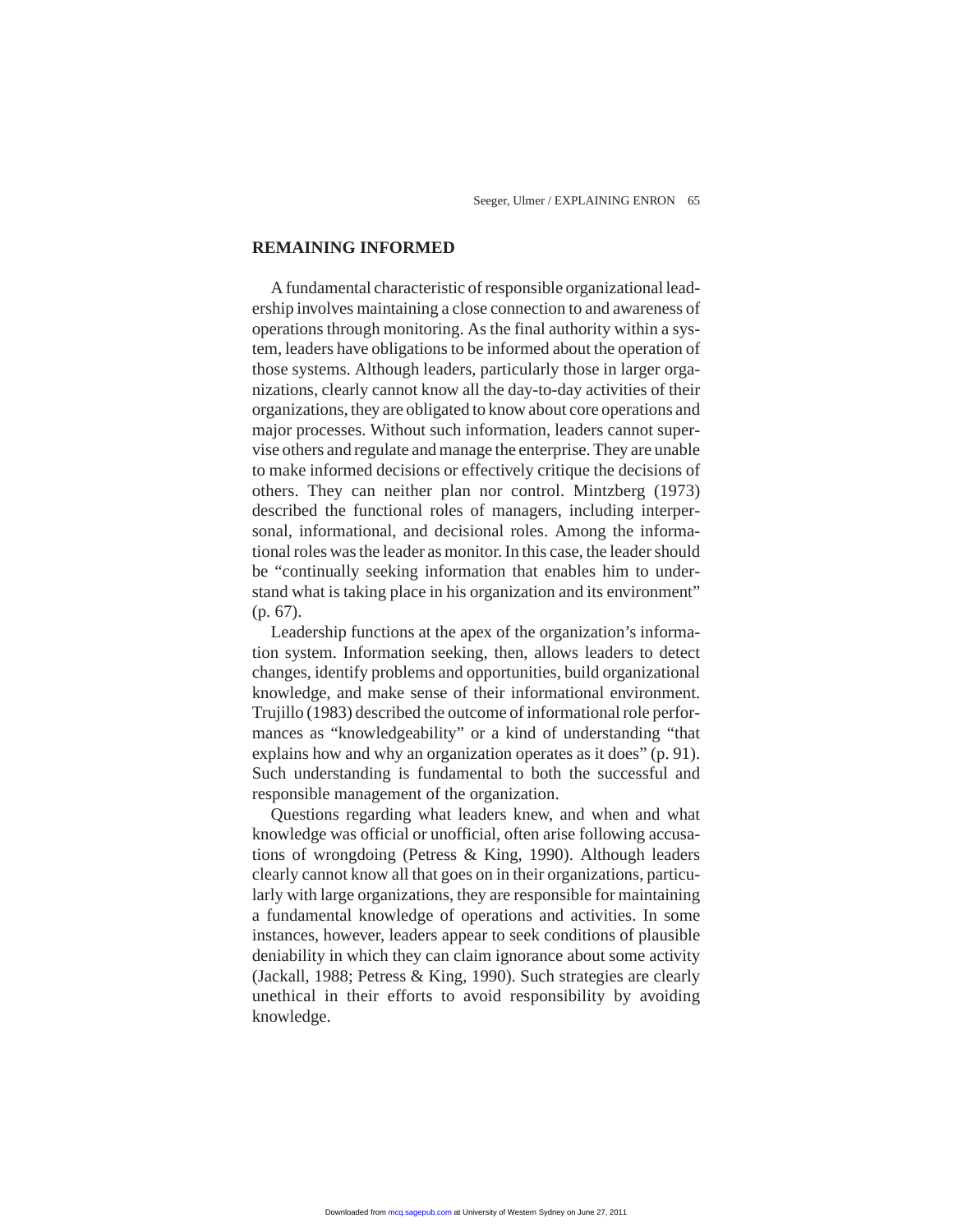## **OPENNESS TO SIGNS OF PROBLEMS**

A specific way in which the obligation to be informed is manifest concerns being open to bad news. James Lee Witt, former director of the Federal Emergency Management Administration, for example, noted that "Communication, when it's working, can help you know when a crisis is coming, sometimes early enough to prevent it" (Witt & Morgan, 2002, p. 19). Leaders are obligated to hear and attend to dissent and criticism in part because these messages may signal threats or problems that logically should be heeded (Kassing, 1997, 2000; Redding, 1985). As Pauchant and Mitroff (1992) suggested, organizations that ignore messages that signal problems are more prone to the onset of crisis. Yukl (2002) proposed that one ethical standard for leadership concerns helping organizations acknowledge problems, rather than denying them, discounting their seriousness, or providing inadequate solutions (p. 403). This openness to problem recognition is necessary for collective problem solving.

In general, however, most organizations find warnings difficult to process and disruptive to established beliefs about risk and threat. In other cases, the warning may compromise careers or company profitability. Whistle-blowers, a common source of critical information regarding impending threats and problems, are often labeled as disloyal employees and muzzled, or even fired (Jensen, 1987). They are often seen as disruptive to the status quo and a threat to the organization's reputation. In many cases, however, whistle-blowers are merely working to call attention to and rectify serious, crisis-inducing deficiencies. More generalized organizational dissent may also include warnings. Kassing (1997) suggested that dissent arises from some dissatisfaction and entails "advocating a position that differs from the organizational status quo" (p. 311). Consequently, managers often ignore or stifle dissent. These three communication-based responsibilities of leaders involving communicating values to create a moral climate, remaining informed of organizational operations, and maintaining openness to signs and cues regarding problems are examined within the context of the Enron cases.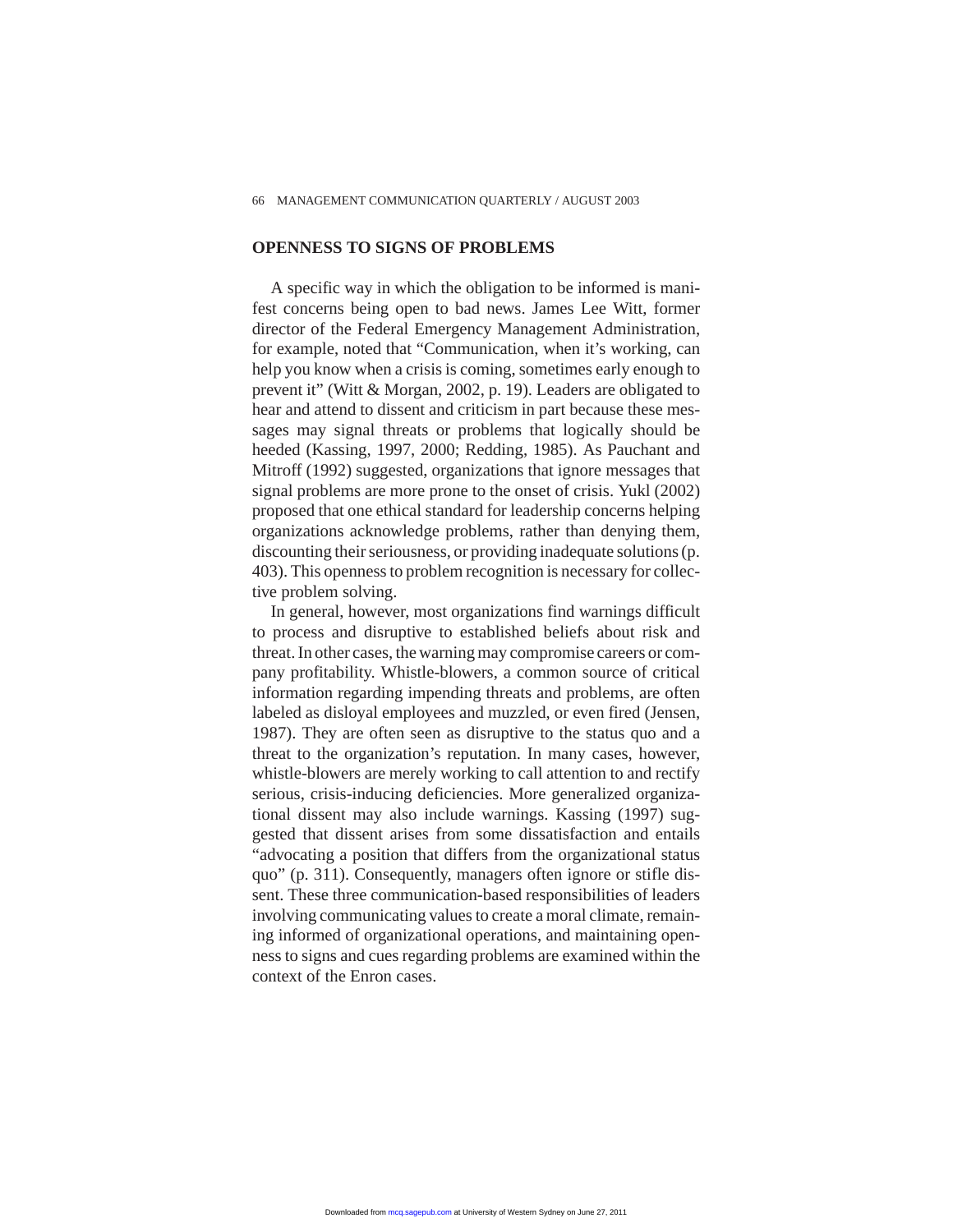## **ENRON: FAILURES IN RESPONSIBLE COMMUNICATION**

The Enron case has been widely publicized as a story of corporate whistle-blowing, an example of corporate greed run amok, an illustration of political influence, and as a morality play about the relationship between accounting firms and their clients (see Behr & Witt,2002b; Bryce,2002; Cruver,2002; Fox,2003). The Enron case cost investors billions of dollars in equity, dealt a fatal blow to the accounting giant Arthur Andersen, generated a dizzying array of lawsuits,and prompted serious rethinking of SEC regulations. Enron and the distrust in corporate governance it generated also helped fuel a sharp downturn in major stock markets.

At the center of the Enron case are three senior executives: Kenneth Lay, CEO and founder; Jeffery Skilling, Enron president and heir apparent; and Andrew Fastow, chief financial officer (CFO). Lay, the son of a Baptist minister, was the force behind the initial transformation of a small, Houston-based pipeline company into an energy-trading giant. Much of Lay's success is attributable to state and federal legislation deregulating the energy industry (Fox, 2003). His record as a very successful Republican fundraiser and his close connections to political figures may have helped in the passage of favorable legislation ("The Dynamo at Enron," 2000). Lay advocated both deregulation and strategic regulation when it suited Enron's goals. His broad vision of the bureaucratic energy industry was revolutionary and included more free-market commodity trading of natural gas and electricity. Eventually, this freemarket trading expanded to include a variety of intangible assets such as weather derivatives, bandwidth, and bankruptcy protection. In fact, the company came to eschew hard assets as it transformed itself into a highly diversified company.

Ken Lay also was known for his philanthropy to social as well as political organizations. Enron also touted its environmental record and in 1996 received the Corporate Conscience Award from the Council of Economic Priorities ("Enron Receives," 1996). The company also had adopted a formal statement of human rights principles in 1996. The statement emphasized obligations that "tran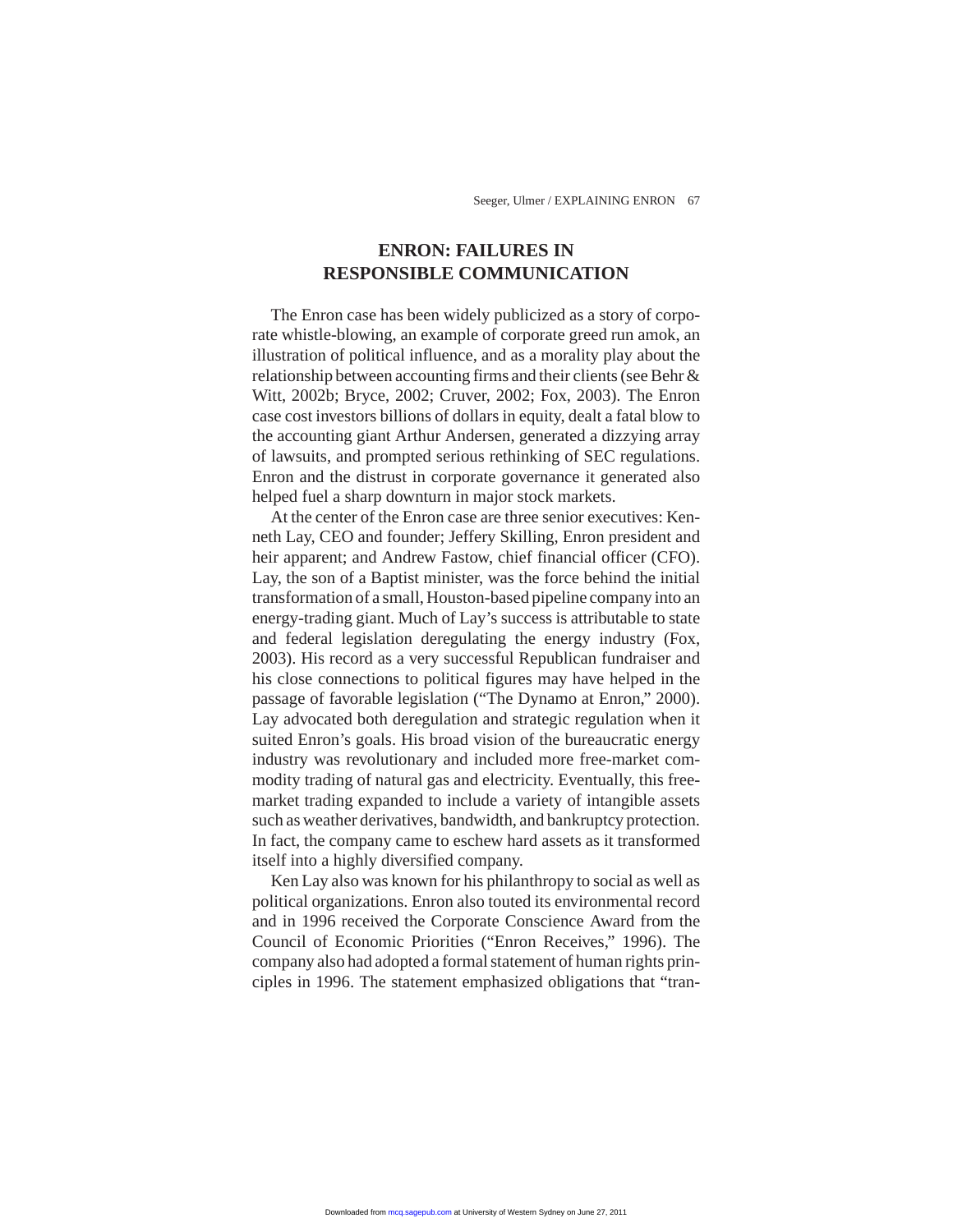scend industries, cultures, economies, and local, regional and national boundaries." Core values articulated in the statement include respect, integrity, communication, and excellence ("Statement of Human Rights," 1996). This value statement came to be known throughout the company as RICE:

- *Respect:* We treat others as we would like to be treated ourselves. We do not tolerate abusive or disrespectful treatment. Ruthlessness,callousness and arrogance don't belong here.
- *Integrity:* We work with customers and prospects openly, honestly and sincerely. When we say we will do something, we will do it; when we say we cannot or will not do something, then we won't do it.
- *Communication*: We have an obligation to communicate. Here, we take the time to talk with one another . . . and to listen. We believe that information is meant to move and that information moves people.
- *Excellence*: We are satisfied with nothing less than the very best in everything we do. We will continue to raise the bar for everyone. The great fun here will be for all of us to discover just how good we can really be. ("Statement of Human Rights," 1996)

These principles are particularly noteworthy given subsequent developments. The RICE values appeared to function largely as platitudes, discussed yet dismissed in favor of more pragmatic issues of profit. In essence, countervailing pressures for profitability contradicted the RICE code. For example, although Enron touted open communication, the company clearly did not act in a manner consistent with this statement, preferring to avoid any messages of dissent. Enron also sought ostensibly to enforce this code of conduct. The code explicitly notes that employees "are trained to report without retribution anything they observe or discover that indicates our standards are not being met" ("Statement of Human Rights," 1996). Moreover, Enron employees are required to sign a statement indicating that they have read, understand, and agree to comply with these statements. The RICE values were neither modeled by leaders nor integrated into operations. Enron was obsessed, however, with values relating to business success and profitability. The employee parking garage featured large signs on each level extolling a particular business virtue such as "bold, innovative, smart, ambitious, accomplished, adventurous, and undaunted"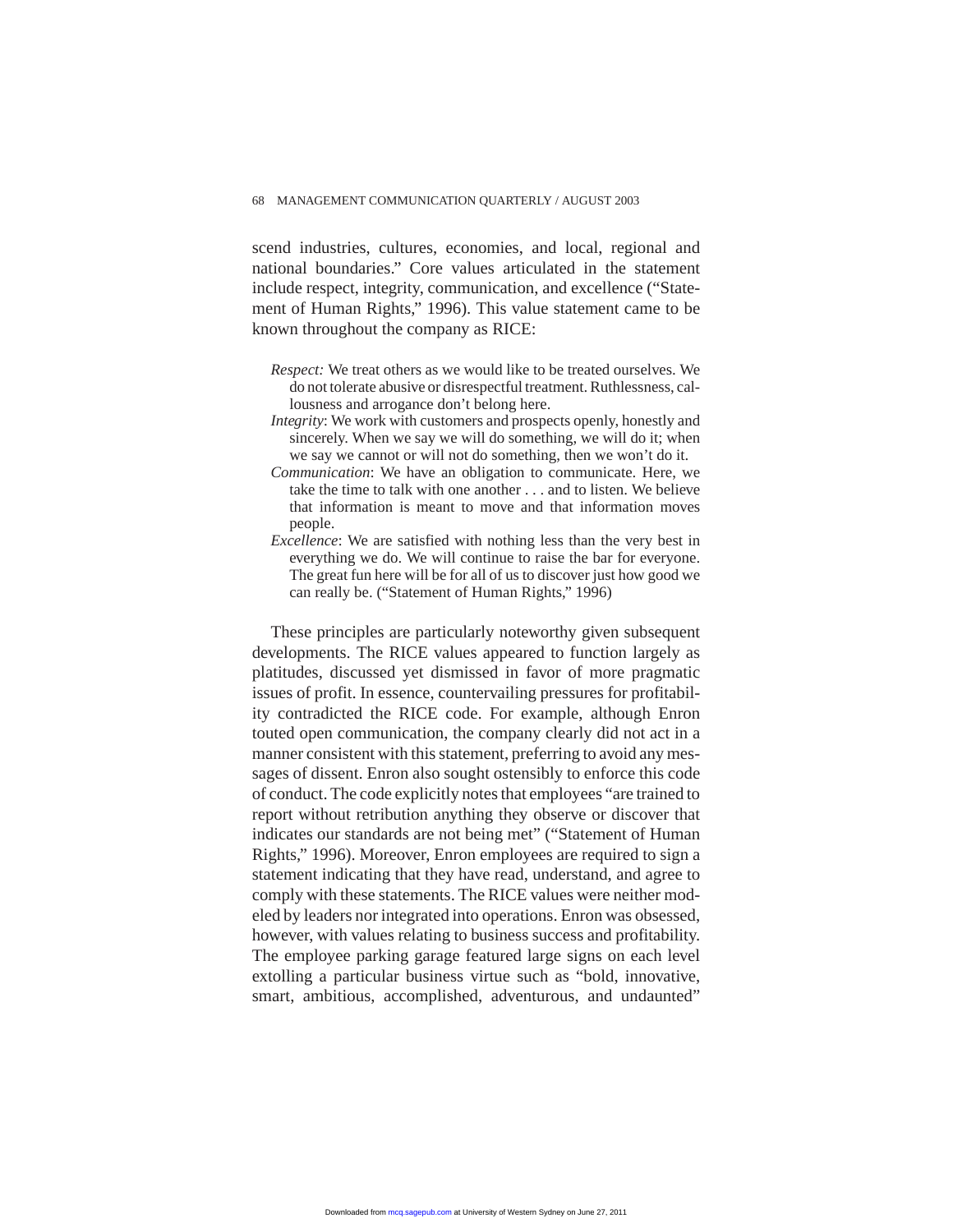(Cruver,2002,p. 18). The result was a complex moral context with one set of values, the RICE code, functioning as a public foreground and another set functioning for insiders as background. A similar dichotomy also characterized Lay, described as "Mr. Outside," and Skilling, "Mr. Inside."

Enron had increasingly developed a reputation for a very freewheeling ethical climate more consistent with the bold, ambitious, and confident values (Morse  $&$  Bower, 2003). At Enron, highly skilled and ambitious "individual operators" worked in a decentralized structure with little or no oversight. The company encouraged experimentation and innovation but discouraged anything less than stunning success measured in profits (Fox, 2003, p. 6). These operators were encouraged to be "creative" in finding new opportunities for profits in a wide variety of markets, including natural gas, electricity, telecommunications, energy services, and even weather derivatives (pp. 5-7). This drive for profits was internationalized in South America, India, and Great Britain with a number of risky and ethically questionable enterprises. These schemes were often very complex and defied conventional business and accounting wisdom (Behr & Witt,2002b). Most were attributed to Skilling and Fastow, as opposed to Ken Lay,who seemed disconnected from the day-today operations of the company (Bryce, 2002). Eventually, however, these schemes would bring down Enron, almost like a house of cards, as the fraudulent nature of many of the deals became known and the stock price plummeted from a high of \$90 a share to under a dollar.

Much of the subsequent criticism of Enron's management has been scathing. Commentator Carol Devine-Molin (2002), for example, suggested, "Enron was largely comprised of incredibly immoral, arrogant, and mercenary individuals that created a milieu of sleaziness and greed." U.S. Senator Byron Dorgan, in commenting on an internal Enron report, described the company as a "culture of corporate corruption. . . . There's just so many tentacles to this story" ("Lawmakers Blast," 2002). Senator Peter Fitzgerald referred to Lay as "an accomplished confidence man" with standards even lower than that of a carnival barker (Fox, 2003, p. 2).

Enron had become particularly adept at exploiting loopholes and uncertainties to manipulate markets and falsely inflate profits. The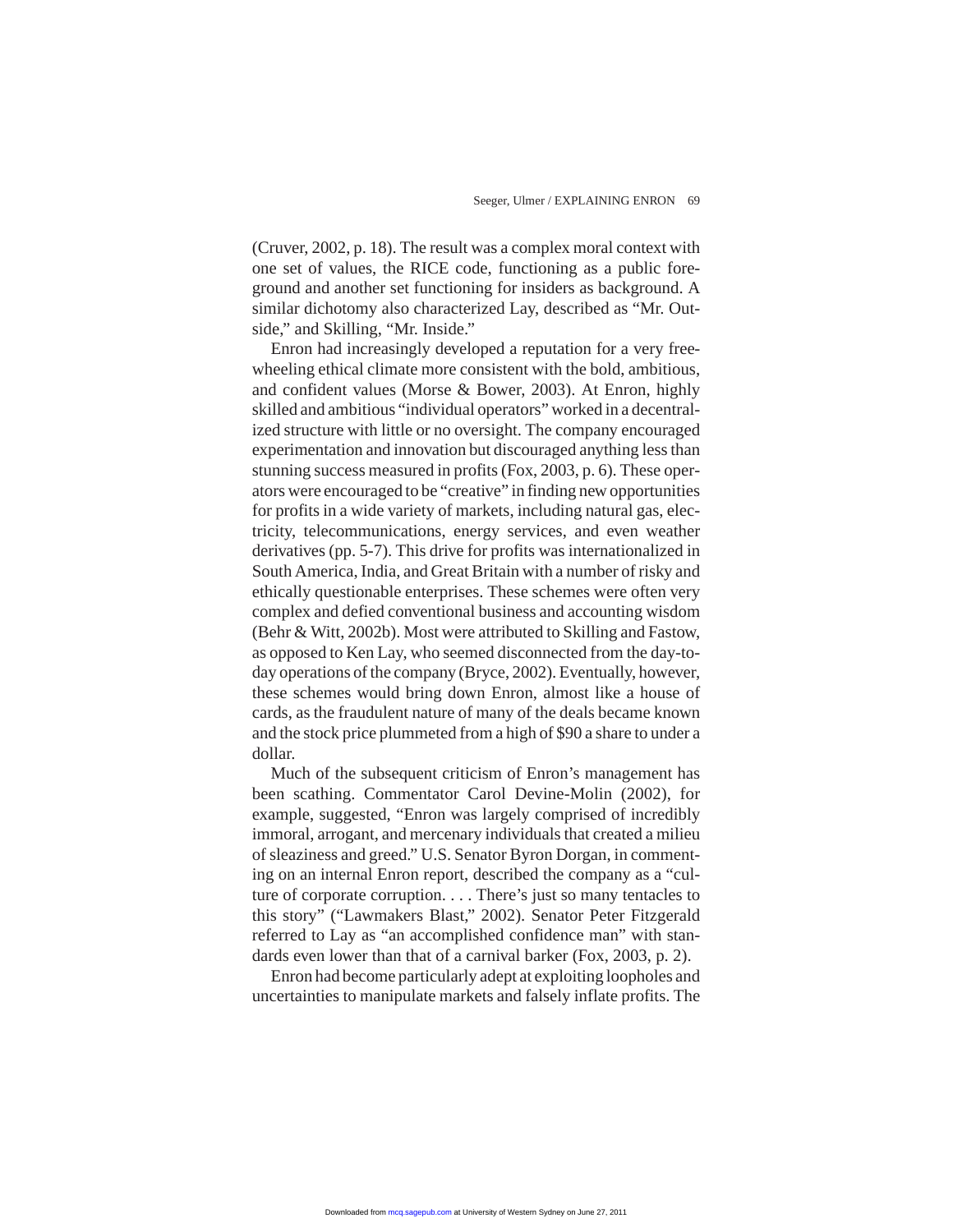California energy markets were manipulated severely in the summer of 2001. Enron sought to exacerbate and take advantage of the electricity shortages with a number of schemes, some of which involved outright fraud (Ivanovich,2001). Exploitation of accounting loopholes involved special purpose entities (SPEs), supposedly independent organizations that in reality were set up to hide debt and further enrich those Enron executives who ran them. In many of these cases, these SPEs represented a direct and obvious conflict of interest as executives essentially negotiated with themselves as employees of both Enron and the SPEs (Behr & Witt, 2002a).

Others critics noted that Enron had developed a "culture of selfconscious greed and reward" ("Enron Cocktail," 2002). Risk taking had become the dominant value in the company. Moreover, only the very few top executives who were aware of "the kinds of wild bets Enron was placing, on everything from oil to the weather, saw how precarious the whole thing was" ("Enron Cocktail," 2002). Even these executives seemed actively interested in not knowing the details. A highly decentralized management and control structure had developed to allow operators maximum latitude in pursuing economic opportunities. It also had the benefit of creating at least an initial facade of plausible deniability when things began to fall apart (Behr & Witt, 2002b).

#### **Communicating Appropriate Values**

The Enron founded by Ken Lay had many of the hallmarks of an entrepreneurial organization guided by traditional entrepreneurial values. These included aggressive growth and rapid exploitation of new opportunities and technologies (Morse & Bower,2003). Lay's values primarily concerned aggressive and radical innovation in a mature, heavily regulated, and inefficient industry. Lay touted this view in speeches and in publicly advocating for industry deregulation. In many ways, Enron's principal entrepreneurial impulse was about radical innovation via breaking existing rules and rewriting them (Seeger  $&$  Ulmer, 2002). This impulse, perhaps, subsequently made the breaking of other rules easier. Online energy trading, for example, was one of Enron's principal innovations. Lay argued that a technologically driven innovation such as this was fundamental to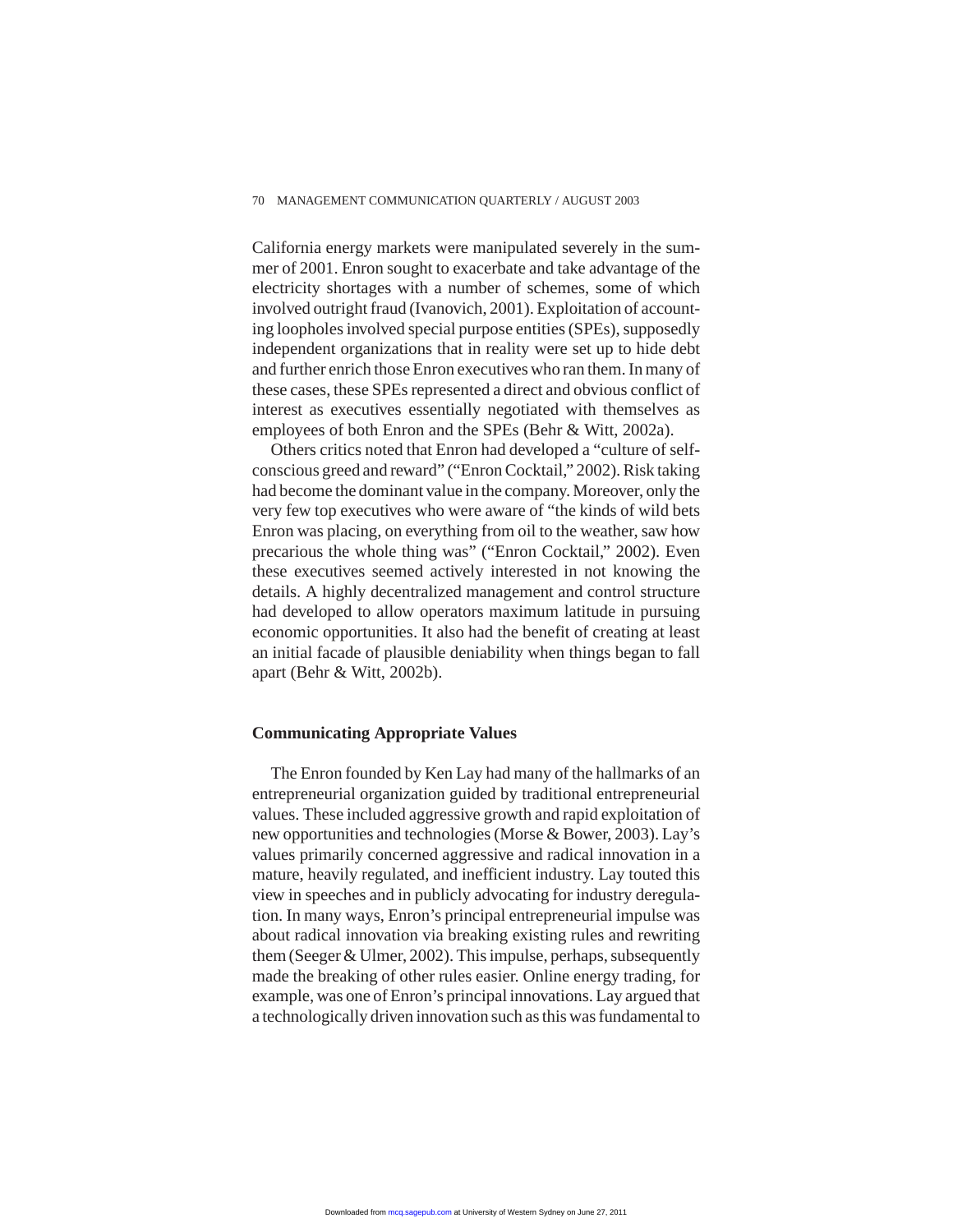increasing efficiency in a way that would benefit both consumers and the environment. Rather than fulfilling his responsibilities by actively modeling or communicating a set of broad social values associated with ethical and moral conduct,Lay and later Skilling modeled breaking established corporate models and methods in the pursuit of wealth. This normative breaking of the rules and pursuit of wealth was significantly accelerated when Jeffery Skilling took over day-to-day operations.

Under Skilling, the initial entrepreneurial vision was increasingly driven to new levels of excess and eventually corrupted into a self-serving ethic of greed. Anything judged as "narrow-minded traditionalism" was derided, and innovation and creativity were pursued as ends in themselves with little regard for questions of profit and loss (Behr & Witt,2002b; Cruver,2002). Old business thinking, involving bricks and mortar, capital investment, and ownership, was openly ridiculed by Skilling as were many traditional methods of business operation and control. Moreover, Skilling and other executives modeled ritualistic and conspicuous displays of wealth and power (Morse & Bower, 2003). The Enron parking lot was filled with costly luxury cars. Top executives became well known for their sexual exploits ("Enron Cocktail," 2002). The Houston suburbs sprouted million-dollar Enron homes. The company brought a live elephant into company headquarters for one meeting and hired a troop of acrobats to perform at another (Fox, 2003,pp. 92-94). Lay used the company jet to ferry his daughter home from school in Europe. Skilling was arrogant and publicly dismissive of critics. The close connections between Enron executives and President George W. Bush and Vice President Dick Cheney were well publicized. These behaviors and processes helped model and privilege norms and values regarding abuse of power, privilege, deception, wealth, greed, and rule breaking (Johnson, 2002).

Skilling continued to push operators and executives toward increasingly more risky deals, obviously compromising the longterm stability of the company. In addition, bad debts were increasingly being hidden in the SPE partnerships that created obvious conflicts of interests while keeping debt off the books. Several of these arrangements were worked out and overseen by CFO Andrew Fastow and involved obvious deception as well as conflicts of inter-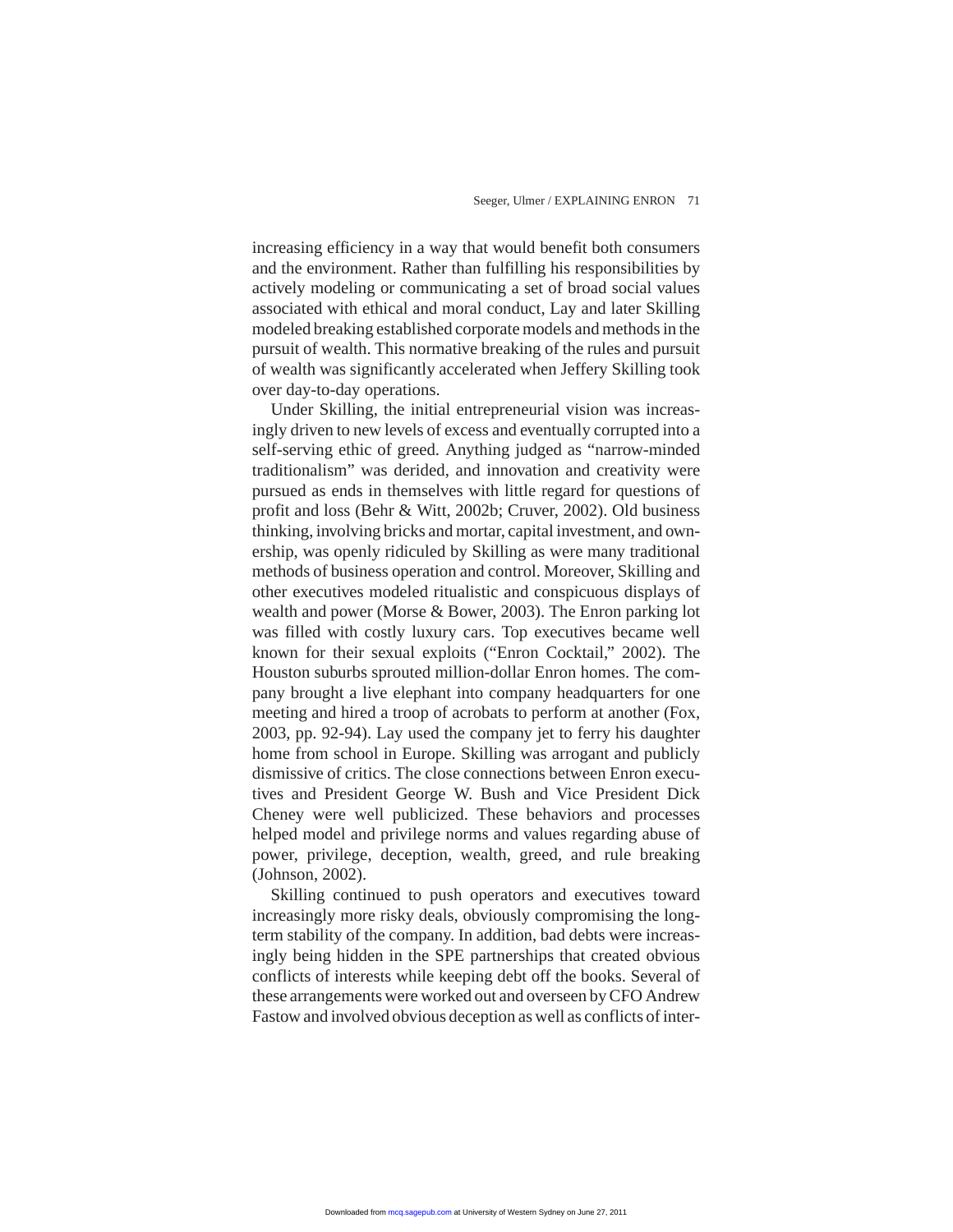est (Bryce, 2002). This was consistent with a larger pattern of secrecy and outright deception common at Enron. Skilling was also actively seeking to downplay his knowledge of Enron's activities, reportedly approving deals without paper records and giving increasing authority to operators while demanding always-higher profits (Behr & Witt, 2002a, 2002b). Fastow, with the tacit, albeit poorly documented, approval of Skilling, increasingly sought to account for Enron's financial status in ways that hid losses and inflated profits (Bryce, 2002).

Skilling modeled values of greed and excess and a view that standard notions of right and wrong and traditional business principles simply did not apply. Fox (2003) described a number of instances in which the established rules and norms of business operation were bent or simply broken. Enron was working at the edge of established regulations and norms. Established accounting procedures and rules simply had no provisions for the kinds of trades Enron was making. No one, for example, had ever envisioned trading weather derivatives or using the Internet to trade energy. The company, under the direction of Skilling and Fastow, took advantage of this equivocality to inflate its position. Trades, for example, were often recorded at full value as revenue rather than according to the simple profit that was made. Energy was sometimes bought, sold, and then bought back in order to inflate revenues.

## **RESPONSIBILITY TO BE INFORMED**

In addition to modeling and privileging values associated with greed,Enron's leaders failed in their fundamental responsibility to be informed about company operations. As described earlier, a part of the Enron culture involved very high levels of decentralization. Individual units and employees were allowed to operate without direct supervision. The parameters of their independence would be extended further if they were making money. This highly decentralized and empowering management style was developed by Lay early in his career and carried to extremes at Enron under Skilling. Enron was flattened from 13 levels of supervision to 4 (Fox,2003, p. 82). This flattened structure, Skilling argued, was necessary to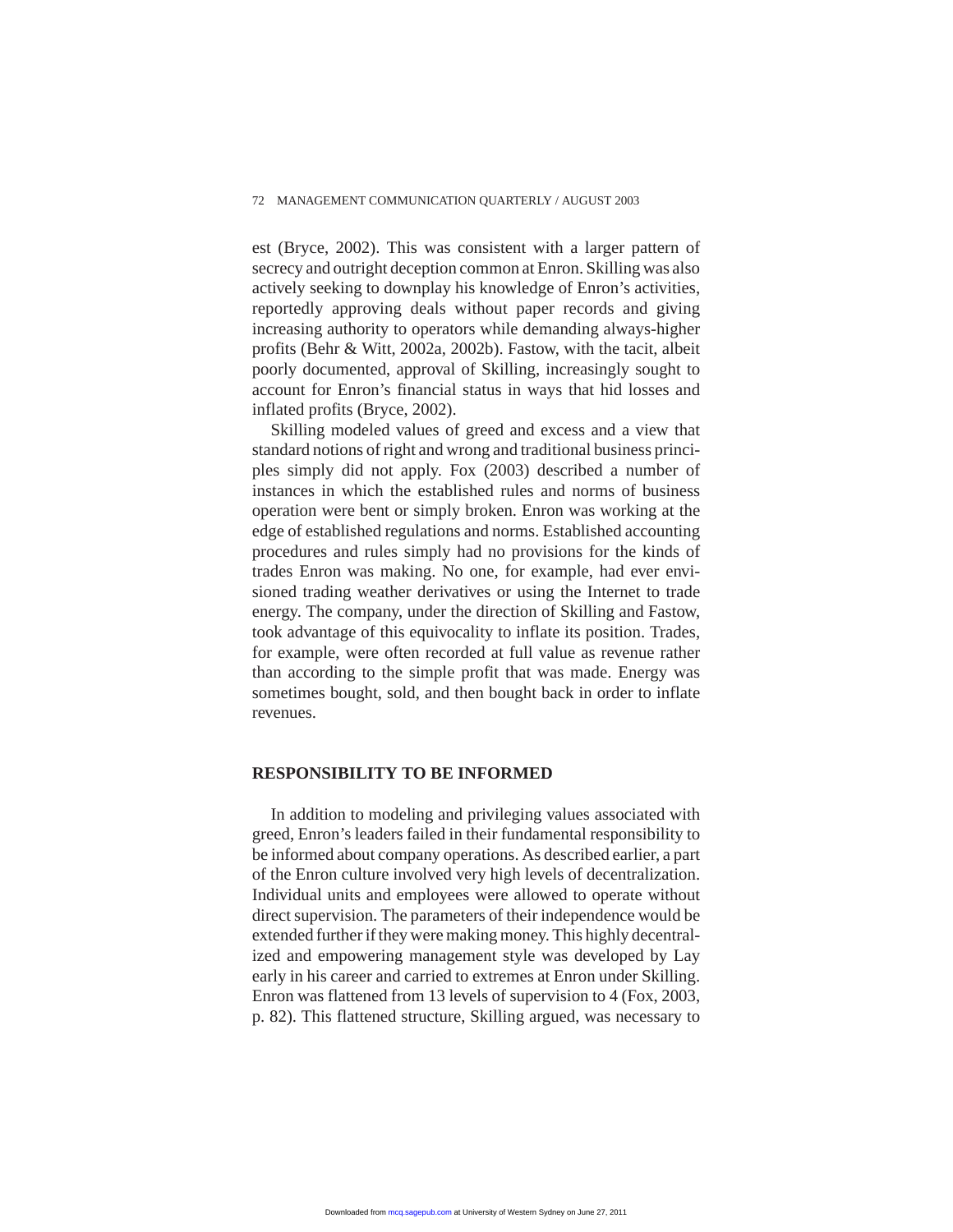promote the kind of rapid new business innovation on which Enron prided itself. In practice it meant little oversight or control and few reviews of decisions. One Enron executive later described Skilling as "recklessly inattentive to the fundamentals" (Witt & Behr,2002, p. A1).

This radically decentralized structure had the additional benefit of reducing the leaders' level of direct knowledge. When subordinates and traders were given the authority and freedom to execute multimillion-dollar deals with little or no oversight, management simply lost track of company operations. A former SEC chief enforcement officer would later describe this as a kind of "willful blindness" whereby executives actively avoided troublesome knowledge (Witt & Behr, 2002). Emphasis was placed on stock values almost to the exclusion of all else. Skilling reportedly eschewed the paperwork associated with these deals, to the point of approving them verbally without even taking notes about what had occurred or making copies of the approved contracts. These actions were explained on the grounds of creating innovation by moving more quickly. They also had the additional benefit of ensuring that no paper trail could be used to determine accountability should a deal go bad. Lay,too,was described by his subordinates as not wanting to know either the details or the problems (Behr & Witt,2002b). As Lay increasingly functioned as "Mr. Outside" he became less informed about operations. Although it may be argued that Lay's only fault was in being inattentive and incompetent in his supervisory duties, he clearly failed in his responsibility to be informed. Skilling, who was much more fully involved in daily operations and decisions as "Mr. Inside," later claimed in congressional testimony that he was "not aware of any financial arrangements designed to conceal liabilities or inflate profitability" (Behr & Witt,2002b). In essence, the highly decentralized structure and inadequate communication regarding company operations to senior executives created an elaborate frame of plausible deniability for senior executives.

## **OPENNESS TO SIGNS OF PROBLEMS**

An important part of the Enron story is a set of norms severely restricting the flow of negative information. Rather than creating a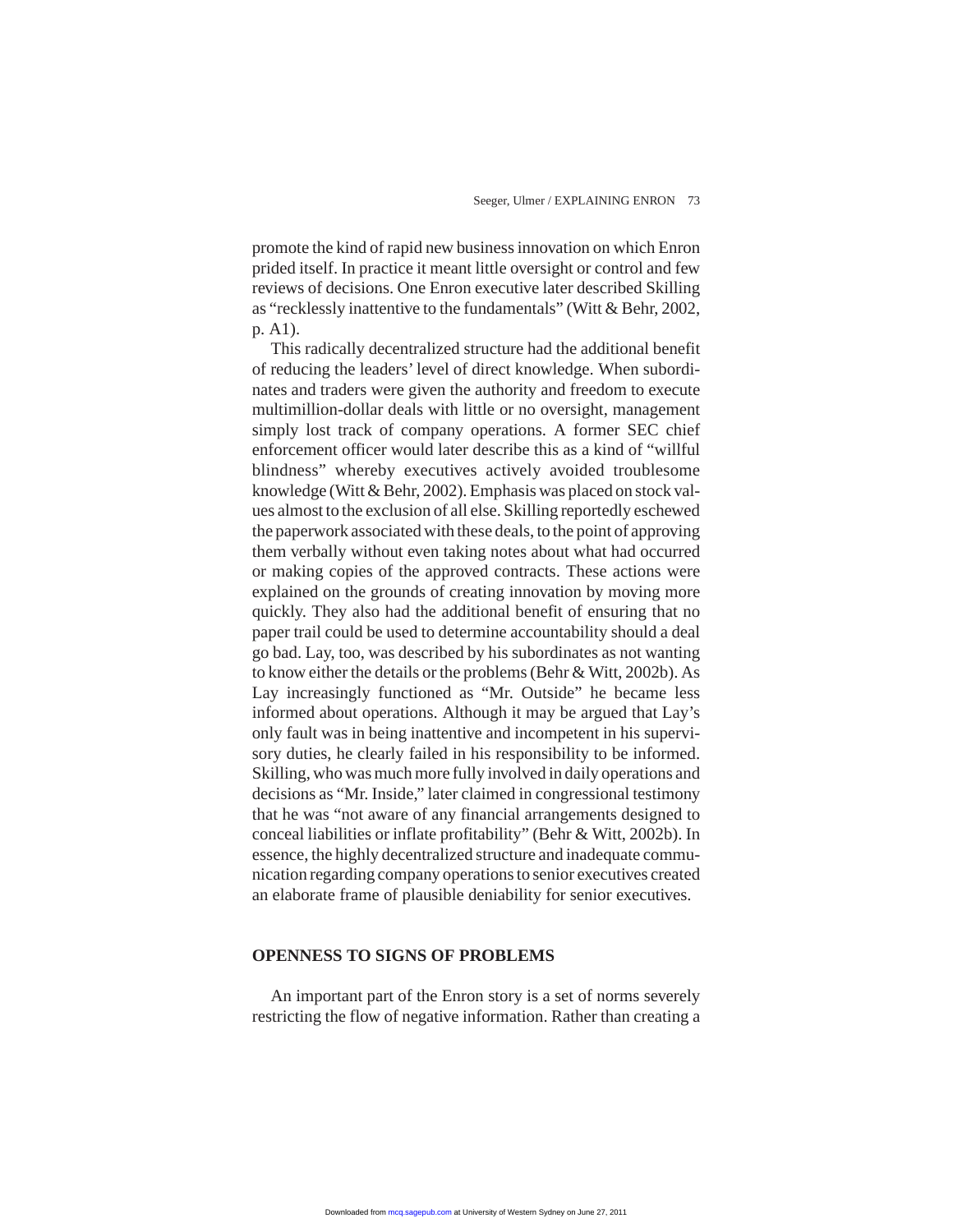climate and set of conditions in which problems and concerns could be identified and attended to, Enron executives created the opposite. This culture of secrecy and "no bad news" was necessary to continue to inflate stock values. Any hint of negative information was quickly squelched. Skilling, for example, during a public meeting called a stock analyst an "asshole" for suggesting that company financial statements were incomplete (Cruver,2002). Other employees described an unwitting collusion that developed as people learned to acknowledge publicly only the positive. Probably the best example of this norm regarding negative information involved Sherron Watkins, the now-celebrated Enron whistle-blower. Watkins, who worked for CFO Andrew Fastow, wrote an anonymous letter to Ken Lay expressing serious concerns about the company's accounting practices and public financial position (Morse & Bower,2003). She was particularly nervous about the SPEs and the financial risk they created. Eventually, she met with Lay in person to express her concern. She reported that Lay acknowledged her concerns and promised to look into them (Behr & Witt, 2002b; Cruver,2002). Eventually,Lay hired an outside law firm to investigate and concluded that some restatement of earnings would be necessary. Despite the fact that Watkins's warning seemed to have had at least a positive, albeit very limited, impact, Fox reports that the company did attempt to fire her (Fox, 2003, p. 251; Morse  $\&$ Bower,2003). It appears that the potential for even more negative publicity won out. Watkins was transferred but did retain a position at Enron.

The failure in being open to problems and the prevailing Enron culture of no bad news also functioned to create self-censorship and self-persuasion. Weick (1988) described these conditions as a kind of unwitting collusion or stunted enactment, whereby followers can neither recognize nor attend to certain kinds of information. In this case,Enron employees seemed unable to come to grips with the mounting losses and obvious deception. Even as the evidence of inevitable failure became increasingly clear, employees still repeated the Enron mantra and bought more company stock (Cruver,2002). The interpretation that Enron was a model of business success and innovation so dominated that any information inconsistent with this was simply ignored. Major investment firms and business schools also shared this interpretation, recommending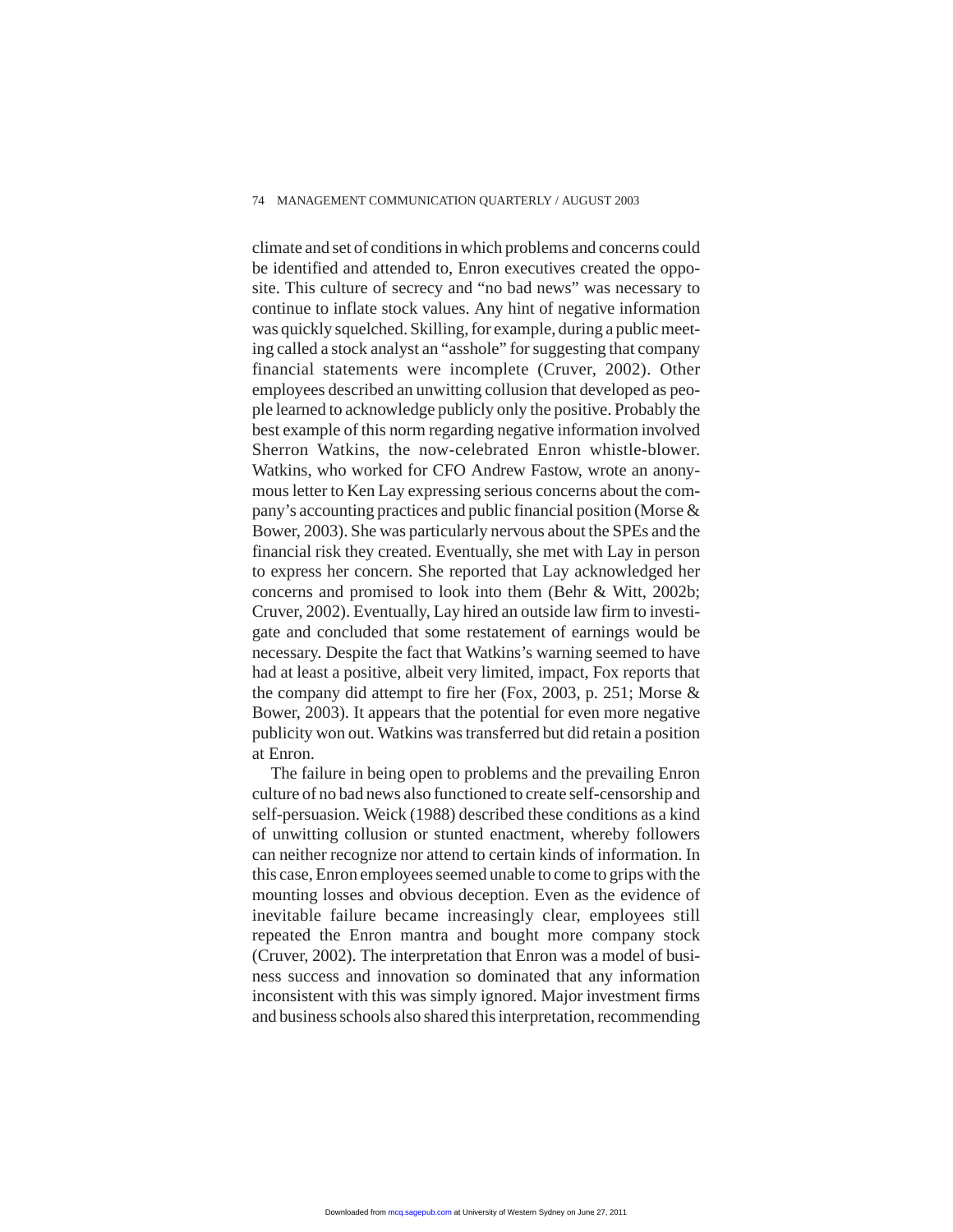Enron stock to clients and touting Enron as the model of new business in MBA case studies. The company was regularly cited as among the most innovative by the business press. In fact, one of the earliest outsiders to recognize and call attention to the company's problems, Houston-based Paine Webber broker Chung Hu, was fired for advising his clients to sell Enron holdings (Witt & Behr, 2002).

## **DISCUSSION AND IMPLICATIONS**

The downfall of Enron has been explained in a variety of ways, some complementary and some competing. Jeffery Skilling, for example, suggested that the crash was analogous to a run on the bank whereby the investors simply lost confidence due to bad publicity and malicious rumors. Several observers have described Enron as a high-tech Ponzi scheme—an elaborate fraud built on illusionary profits (Behr & Witt, 2002b; Cruver, 2002). Johnson (2002) attributed the collapse to a series of fundamental ethical lapses by Enron's leaders. These include abuse of power, excessive privilege, deceit, inconsistent treatment of internal and external constituencies, misplaced and broken loyalties, and irresponsible behavior (pp. 7-10). Fox (2003) framed the Enron demise as a "fable of what happens when a company starts to believe the spin and hyperbole about its success" (p. 307). The Enron public relations machine's endless output of good news and spin became so overwhelming that management could not see the problems. The *Washington Post* described Enron as "a fundamentally selfdestructive institution, a house of cards, where human error and a culture of ambition, secrecy and greed made collapse inevitable" (Behr & Witt, 2002b). Although each of these interpretations is plausible on some level, each is inadequate to explain the extreme aberrant behavior and fundamental loss of control at Enron and the fact that so many observers, both inside and outside the company, were caught off guard. The Enron collapse at its most fundamental involved a systemwide breakdown in the most basic forms of communication-based responsibilities.

Breakdown in basic supervisory systems and managerial oversight meant that, quite simply, no manager was fully informed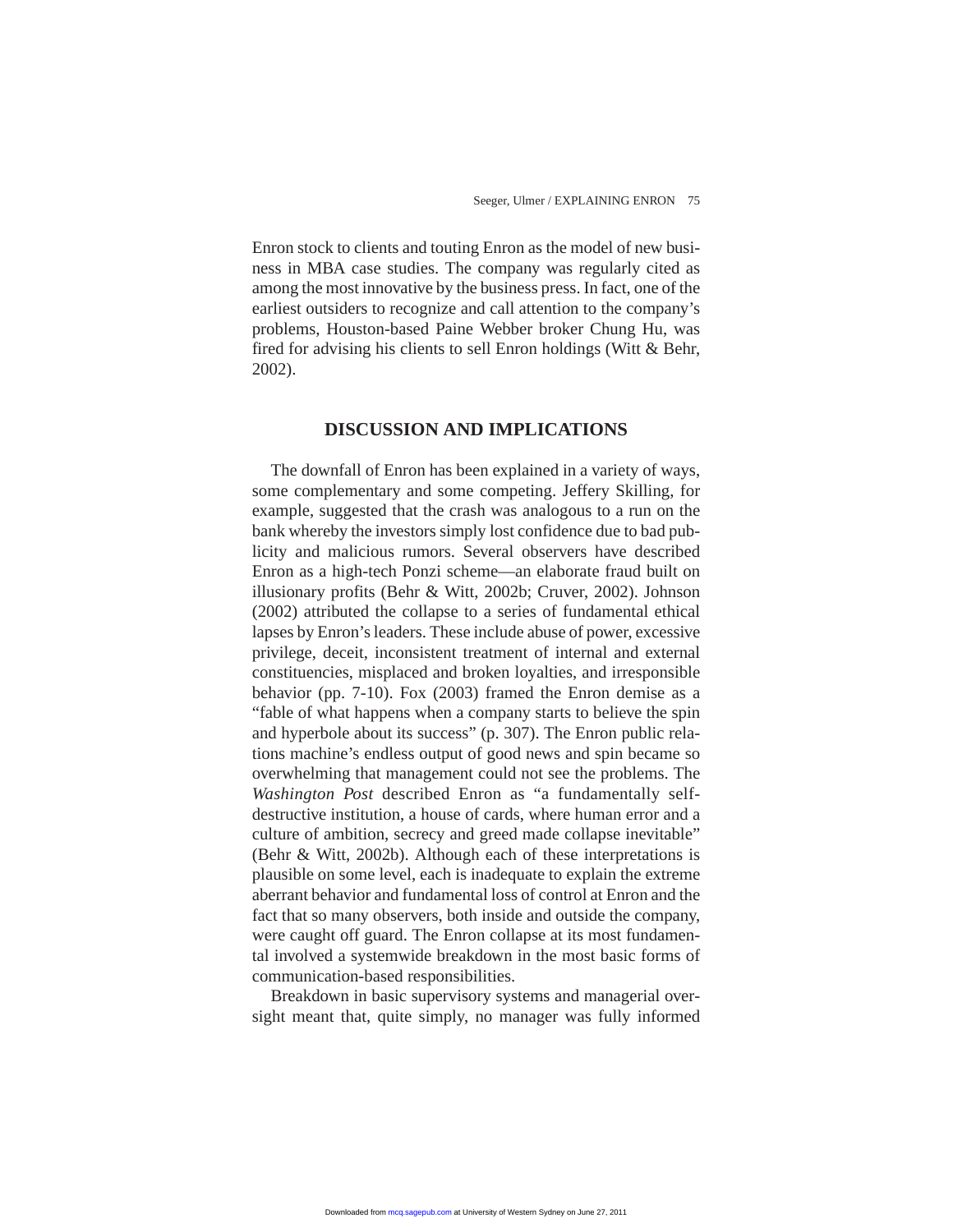about subordinate activity nor responsible for subordinate behavior. In essence, management abdicated its communication responsibilities to such a degree that leaders were both uninformed about organizational operations and unaware of the signs of impending problems. Moreover, those values that management activity communicated and modeled for unifying members and guiding their actions were rooted in greed and hubris rather than in any ideology or even larger sense of social or normative obligations. Other values, such as the RICE principles, were mere platitudes and were supplanted by the real Enron values of ambition, wealth, and power modeled so effectively by Enron executives.

Several implications emerge from a responsibility-based examination of the Enron demise. First, this discussion illustrates the importance of three specific communication responsibilities for leaders. These include the obligations to communicate appropriate values, to be informed about organizational activities and operations, and to attend to the signs and cues regarding the company's problems. A number of other investigations have suggested that leaders are obligated to set an appropriate moral tone. Simms and Brinkmann (2002) examined, for example, John Gutfreund's role in moral decay at the investment company Salomon Brothers. Johnson's (2001) investigation of leadership ethics similarly indicated that leadership plays a primary role in setting the ethical tone of the organization. This examination of Enron reaffirms this role for leadership and suggests that leaders are obligated both to model and to communicate appropriate ethics and standards. Congruity between a leader's behavior and statements regarding values may be particularly important to setting an appropriate ethical climate; incongruity may signal problems.

In addition, leaders are fundamentally responsible for being informed about the operations of their organizations. Even in an era of decentralization, diversification, and self-managing teams, leaders have a responsibility to keep themselves informed and remain engaged in organizational operations. At Enron, the mantra of success constantly touted by Lay and Skilling was so powerful as to mask the organization's real status. By intent, self-deception, carelessness, incompetence, or by a combination of all four, management was fundamentally uninformed. Ken Lay, for example, may have only been guilty of being uninformed and incompetent in his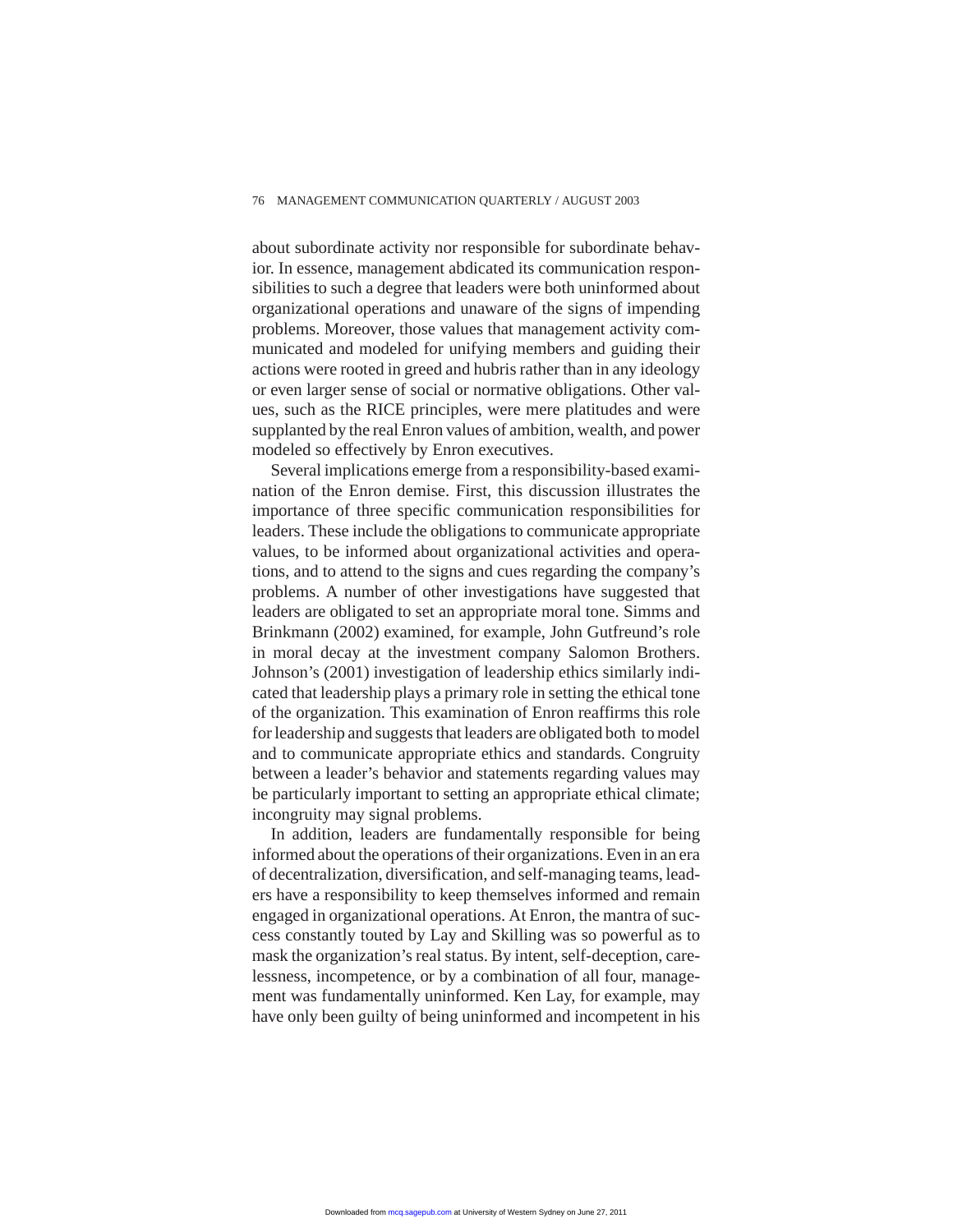oversight duties (Eichenwald, 2003). Nonetheless, he failed in this fundamental communication-based responsibility. It appears, however, that at least some senior Enron executives employed strategic amnesia along with efforts to outrun their responsibilities by leaving the company before the deception became public (Jackall, 1988). Skilling, in particular, appeared to manipulate strategically his public knowledge of events so as to avoid accountability. In either case, this analysis suggests that plausible deniability is one product of an inadequate communication system.

Finally, leaders are obligated to be open to bad news, dissent, warnings, and problem signs. A significant body of work in information distortion in upward communication has established the tendency of subordinates to withhold negative information when levels of trust are low (Jablin,1979). Responsible leadership creates an atmosphere of trust and establishes structures of communication so that dissent can both occur and be acted on (Kassing, 1997; Seeger, 1997). The ability to receive and hear messages of dissent and warning is a self-reflexive feedback mechanism. Organizations that lack this capacity can be expected to have a reduced ability to self-regulate and correct problems.

With the failure in responsibility at Enron came a breakdown in accountability. Kenneth Lay and Jeffrey Skilling have both publicly argued that they did not know about the wrongdoings at Enron and thus cannot be held culpable for the ethical and legal lapses. They blamed the accounting firm of Arthur Andersen, legal firms that had served as consultants, and their subordinates. Although the argument that top executives were entirely unaware of corrupt practices does not seem plausible, it complicates the process of determining who will be held accountable for the outcomes at Enron. Moreover, the Enron case illustrates that in some circumstances. avoiding knowledge of ethical or legal wrongdoing allows managers to avoid accountability. Top management's active avoidance of the details regarding organizational operations may even be a sign of larger ethical lapses. It also may be possible to suggest that those Enron employees not in leadership positions also failed in their responsibilities, including in their obligation to call attention to problems. Although all employees might be expected to operate in a fundamentally ethical manner, formal leaders have a substantively broader set of obligations. Leaders, because they occupy the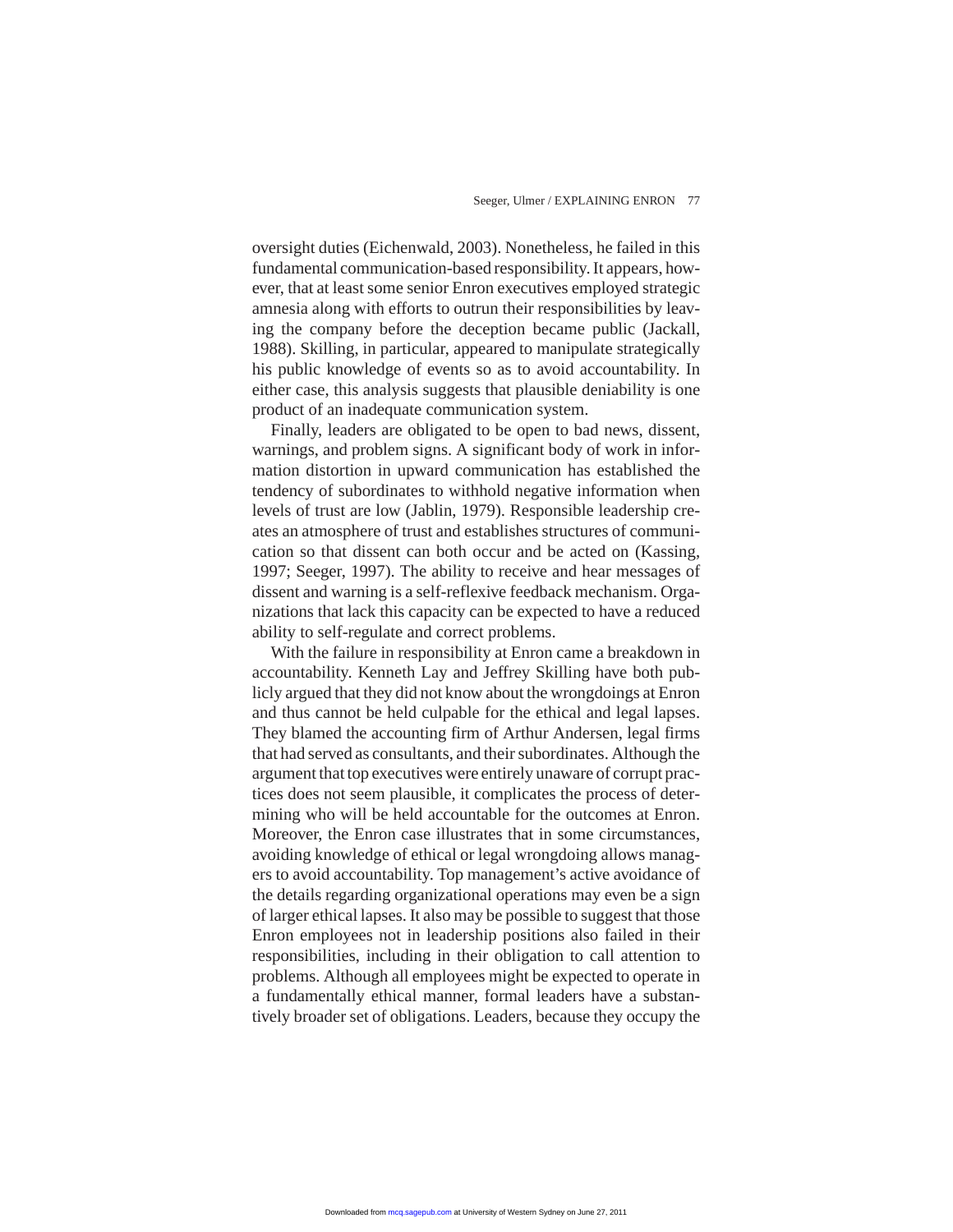apex of a formal communication system, are obligated to be informed. Not only do they set the moral tone and ethical climate, they also model values and by their behaviors signal what is important (Johnson,2001; Simms & Brinkmann,2002). Moreover, employees often risk retaliation when they point out problems and deficiencies.

The case of Enron also illustrates the consequences of attending to a very narrow set of values and stakeholder concerns to the exclusion of all else. Senior Enron managers privileged profits, stock values,and personal wealth even over more traditional business values such as profitability. In doing so, they created a powerfully distorting organizational culture of "Enronians" unable to see outside a set of very narrow and limited interpretations. Although popular business literature often extols the virtues of clear focus, other perspectives such as stakeholder theory suggest that leadership requires balance (Deetz,1995; Freeman & Gilbert,1987; Ulmer & Sellnow, 2000). Similarly, Weick (1979) suggested that a variety of perspectives may be necessary to match the larger environment. In essence, organizations that privilege only a very narrow set of values lack requisite variety and may risk the sorts of extreme distortions experienced at Enron.

This case also points to the problems of working at the boundaries in new areas without established standards and norms. Enron was a young company working in very innovative ways to create new markets. Few traditions or standards were available, and even these were often rejected as out of date and irrelevant to the new kind of trading business Enron had created. Traditional business controls were rejected in favor of very general internalized processes of unobtrusive control (Tompkins & Cheney,1985). This highly equivocal context called for interpretive frames and sensemaking devices for determining what was right and wrong, acceptable and unacceptable. Enron leaders failed to provide such frames, suggesting that the only important values concerned profits, wealth, and greed. A number of investigations have suggested that breaking rules is easier in these contexts. Morris et al. (2002), for example, suggested that these highly innovative, entrepreneurial contexts often "encourage or justify ethical compromise" (p. 333). Leaders of highly innovative and entrepreneurial organizations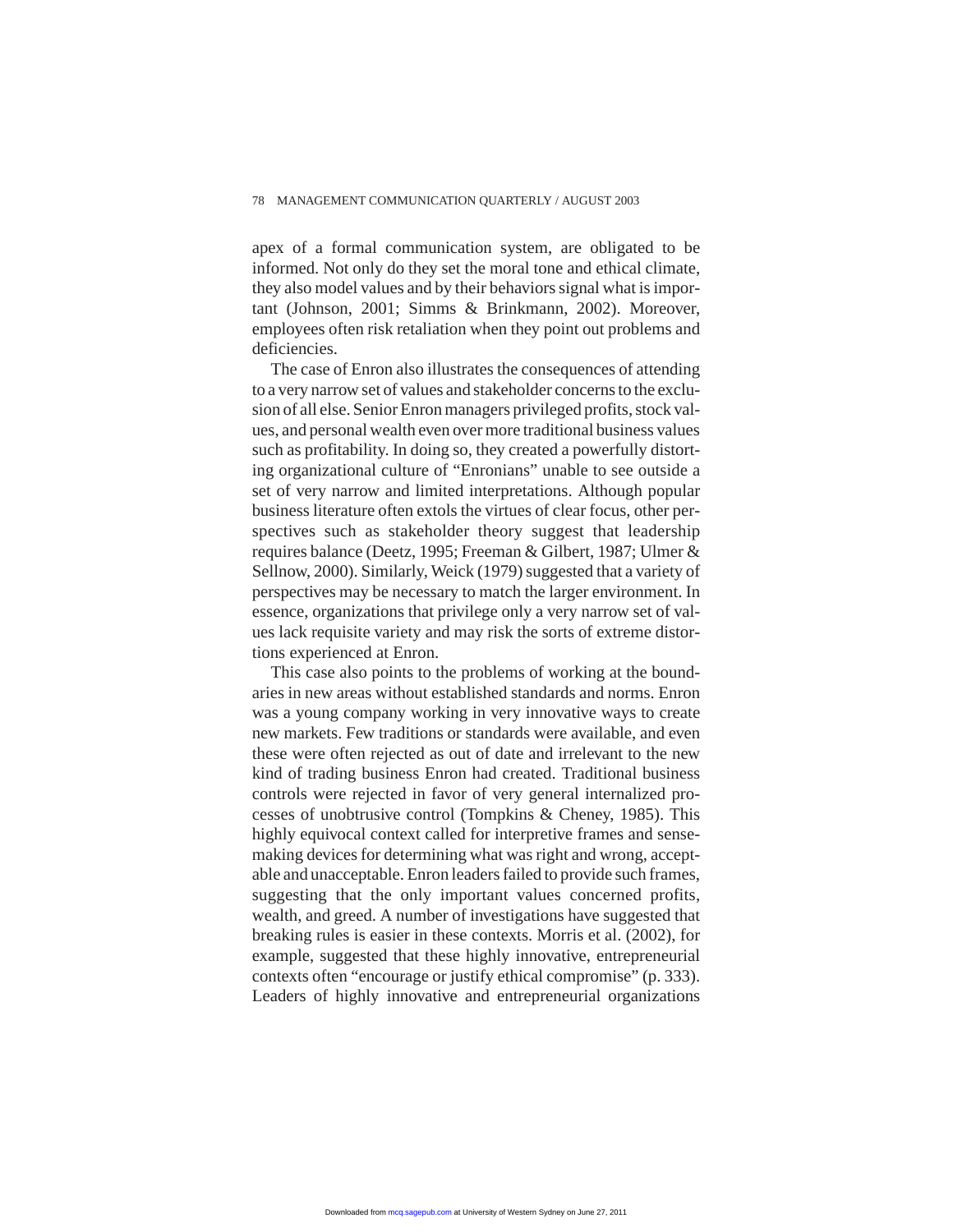should be attentive particularly to communicating and modeling appropriate ethics and values and ensuring that they are informed about operations. The risk of falling onto ethical decay may be particularly great for those entrepreneurial organizations that place a premium on innovation and breaking the rules and that rely on internalized processes of unobtrusive control.

Finally, the Enron case calls for a broader notion of managerial communication that situates responsibility more centrally in understandings of management and in management practice. Responsibility, perhaps because it is so fundamental to organizational relationships and processes, is often overlooked in contemporary inquiry. Rather than attending to responsibility as a set of instrumental and morally based duties and obligations, the focus of much inquiry is on strategies, processes, and functions of effective managerial communication. Responsibility, however, concerns both the functional communication obligations of managers as well as their moral duty to communicate in ethically appropriate ways. Responsibility is also limited, however, by its general nature. Specific leader obligations and duties must be operationalized in ways that privilege some values and stakeholders over others. Although the very general nature of responsibility limits its utility as a precise ethical framework, it does have broad albeit general utility as a standard for managerial communication.

## **CONCLUSION**

It is ironic that both the meteoric rise of Enron and its stunning fall have the potential to generate important lessons for managers. In some ways, the scope and complexity of the Enron collapse makes it difficult to generate specific lessons. The Enron scandal may be seen as merely part of a larger ongoing cycle of business scandal followed by tightening of standards followed by yet more scandals. To promote learning, the fall of Enron must be interpreted and explained. Among other things,Enron has important lessons to teach regarding the communication-based responsibilities of leaders: to communicate and model appropriate organizational values, to be informed about organizational operations, and to create con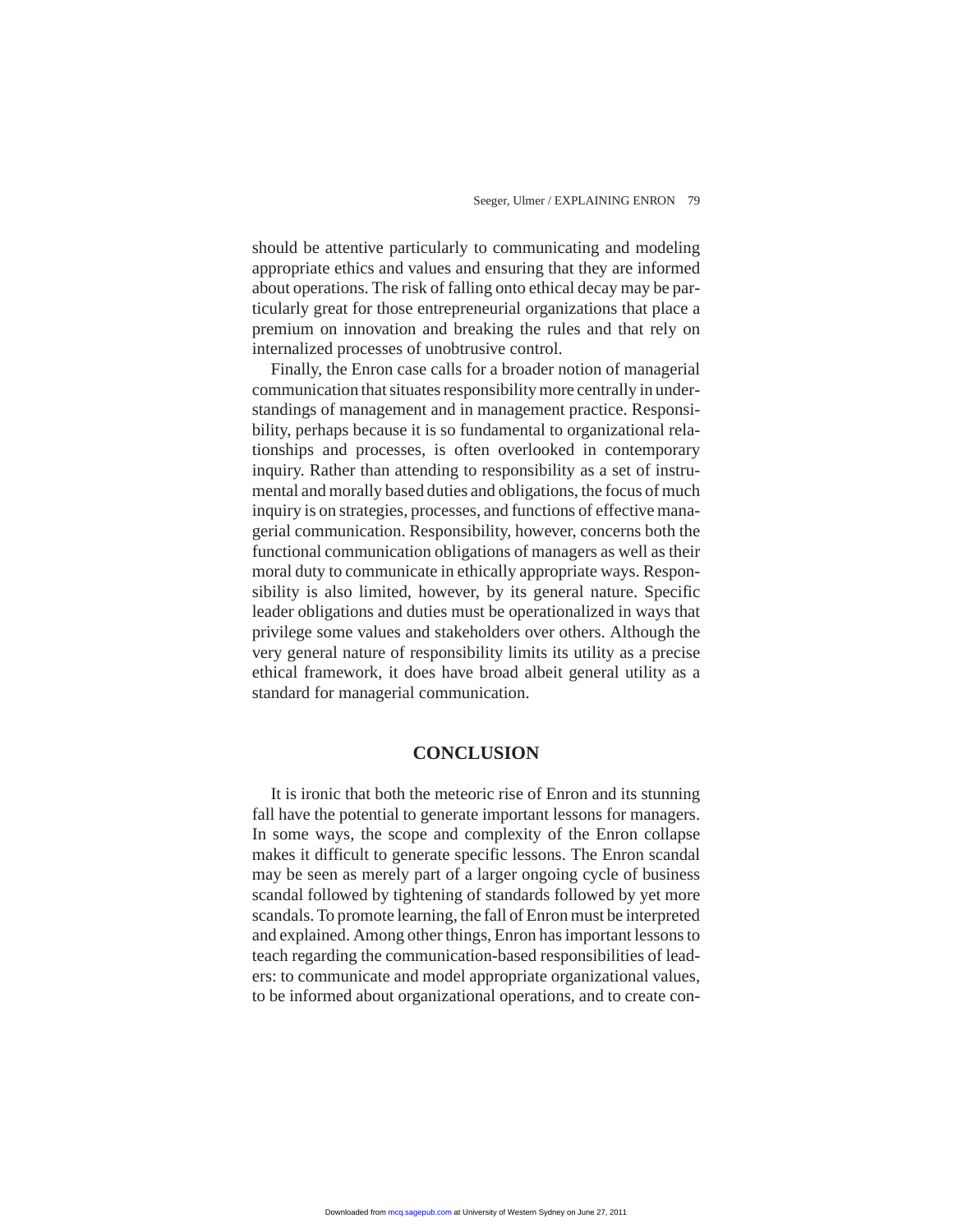ditions that allow for the recognition, communication, and resolution of problems. These standards for responsible leader communication may help other organizations avoid the fate of Enron.

## **NOTE**

1. Although a complete discussion of stakeholder theory is beyond the scope of this analysis, it is important to recognize the variety of views associated with this model of organizational ethics. Stakeholder theory generally seeks to identify those groups or constituencies to whom an organization is responsible. Stakeholder theory most often emphasizes the diverse needs, values, and interests of various groups and the resulting tensions or contradictions. Managers, accordingly, must determine how to balance or prioritize stakeholder interests. One view (e.g., Deetz, 1995; Harrison & Freeman, 1998) suggests that such balancing is possible, though not necessarily easy. Much of the management literature, however, takes the position that management must privilege the demands of those stakeholders who are central to the long-term viability and profitability of the enterprise such as stockholders and customers. Rarely are the interests of lowpower or more marginal groups emphasized (Agle, Mitchell, & Sonnenfeld, 1999; Frooman, 1999; Markus & Goodman, 1991; Mitchell, Agle, & Wood, 1997). In this latter sense, doing the "right" thing is sometimes critiqued on the grounds that it compromises long-term viability. Responsibility to a more diverse set of stakeholders, however, may also allow the organization to build a positive image, and reputation and networks of support that may actually bolster long-term viability.

## **REFERENCES**

- Agle, B. E., Mitchell, R. K., & Sonnenfeld, J. (1999). Who matters to CEOs? *Academy of Management Journal*, *42*, 507-525.
- Barge,J. K. (1994). *Leadership: Communication skills for organizations and groups*. New York: St. Martin's Press.
- Behr,P.,& Witt,A. (2002a,July 30). Concerns grow amid conflicts. *The Washington Post*, p. A1.
- Behr,P.,& Witt,A. (2002b,July 28). Visionary dreams led to risky business. *The Washington Post*, p. A1.
- Benoit,W. L. (1995). *Accounts, excuses, and apologies: A theory of image restoration strategies*. Albany: State University of New York Press.
- Bryce,R. C. (2002). *Pipe dreams: Greed, ego, and the death of Enron*. New York: Public Affairs.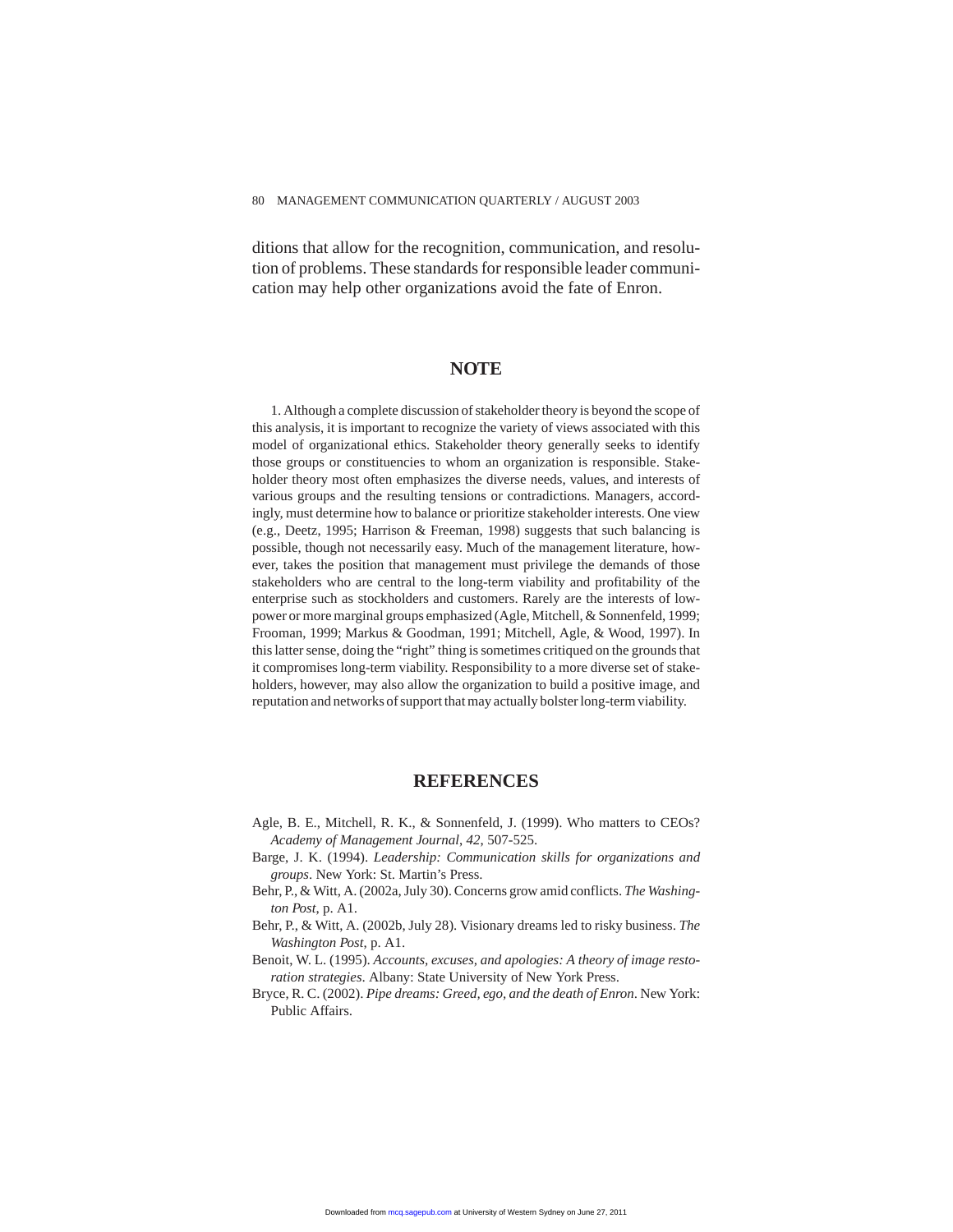- Buchholz,R. A. (1990). The evolution of corporate responsibility. In P. Madsen & J. M. Shafritz (Eds.), *Essentials of business ethics* (pp. 298-310). New York: Penguin.
- Cavanagh,G. F.,& Bandsuch,M. R. (2002). Virtue as a benchmark for spirituality in business. *Journal of Business Ethics*, *38*, 109-120.
- Conrad, C. (1993). *The ethical nexus*. Norwood, NJ: Ablex.
- Cruver,B. (2002). *Anatomy of greed: The unshredded truth from an Enron insider*. New York: Carroll & Graf.
- Deetz,S. (1995). *Transforming communication, transforming business: Building responsive and responsible workplaces*. Cresskill, NJ: Hampton.
- Devine-Molin,C. (2002). *Enron's corrupt corporate culture: A call for justice*. Retrieved February 3, 2002, from http://etherzone.com/2002/ devgi020282.shtm
- Dowling, J., & Pfeffer, J. (1975). Organizational legitimacy: Social values and organizational behavior. *Pacific Sociological Review*, *18*, 122-136.
- The dynamo at Enron. (2000). Retrieved February 3, 2002, from http:// www.businessweek.com
- Eichenwald, K. (2003, February 9). Company man to the end, afterall. *The New York Times*, p. 1.
- Enron cocktail of cash, sex, and fast living. (2002). Retrieved September 12, 2002, from http://www.telegraph.co.uk.news/main
- Enron receives corporate conscience award from Council of Economic Priorities. (1996). Retrieved September 12, 2002, from http://www.enron.com/ pressroom/releases/1996/64award.html
- Fairhurst,G. T.,& Sarr,R. A. (1996). *The art of framing: Managing the language of leadership*. San Francisco: Jossey-Bass.
- Fox, L. (2003). *Enron: The rise and fall*. Hoboken, NJ: John Wiley.
- Frankel, M. (1989). Professional codes: Why, how, and with what input? *Journal of Business Ethics*, *8*, 109-115.
- Freeman, R. E., & Gilbert, D. R. (1987). Managing stakeholder interests. In S. P. Sethi & C. M. Fable (Eds.), *Business and society: Dimensions of conflict and cooperation* (pp. 379-422). Lexington, MA: Lexington Books.
- Frooman,J. (1999). Stakeholder influence strategies. *Academy of Management Review*, *24*, 191-205.
- Gini,A. (1996). *Moral leadership and business ethics*. Retrieved September 12, 2002, from http://www.academy.umd.edu/scholarship/csl/klspdoc/ againi\_p1.htm
- Harrison, J., & Freeman, R. E. (1998). Stakeholders, social responsibility, and performance. *Academy of Management Journal*, *42*, 479-485.
- Hearit, K. M. (1995). "Mistakes were made": Organizations, apologia and crises of social legitimacy. *Communication Studies*, *46*, 1-17.
- Ivanovich,D. (2001). *Enron mined California loopholes*. Retrieved August 1, 2002, from http://www.houstonchronicle.com
- Jablin,F. M. (1979). Superior-subordinate communication: The state of the art. *Psychological Bulletin*, *36*, 1201-1222.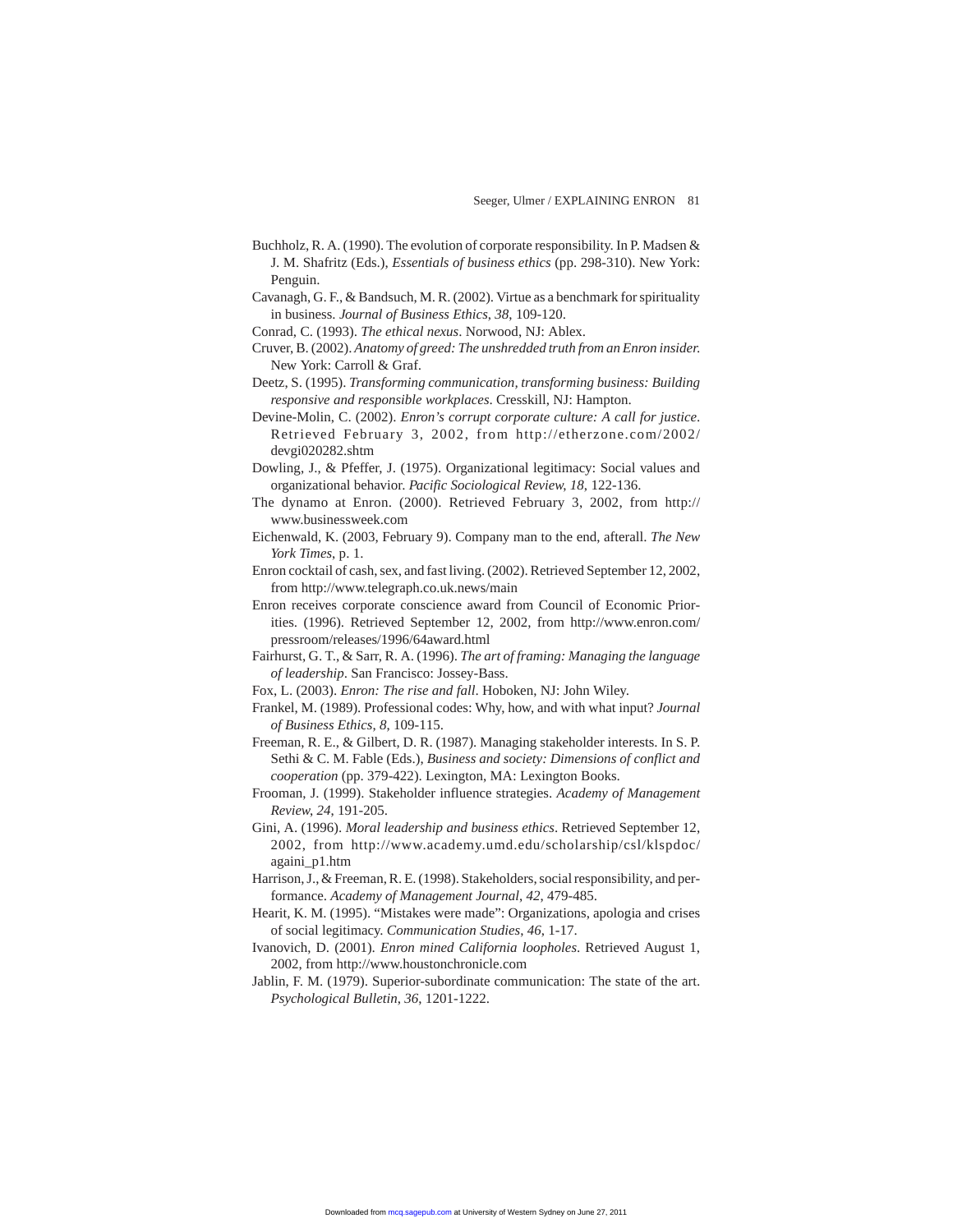- Jackall,R. (1988). *Moral mazes: The world of corporate managers*. London: Oxford University Press.
- Jensen,V. J. (1987). Ethical tension points in whistleblowing. *Journal of Business Ethics*, *6*, 321-328.
- Johannesen,R. L. (2001). *Ethics in human communication* (4th ed.). Prospect Heights, IL: Waveland.
- Johnson,C. (2001). *Meeting the ethical challenges of leadership: Casting light or shadow*. Thousand Oaks, CA: Sage.
- Johnson, C. (2002, November). *Enron's ethical collapse: Lessons from the top*. Paper presented at the National Communication Association Convention, New Orleans.
- Kassing, J. W. (1997). Articulating, antagonizing, and displacing: A model of employee dissent. *Communication Studies*, *48*, 311-330.
- Kassing, J. W. (2000). Investigating the relationship between superior-subordinate relationship quality and employee dissent. *Communication Research Reports*, *17*, 58-69.
- Lawmakers blast Enron's culture of corporate corruption: Enron CEO won't testify Monday before Senate panel. (2002). Retrieved February 3, 2002, from http://europe.cnn.com
- Leibgig, J. E. (1990). *Business ethics profiles in civic virtue*. Golden, CO: Fulcrum.
- Markus, A. A., & Goodman, R. S. (1991). Victims and shareholders: The dilemmas of presenting corporate policy during a crisis. *Academy of Management Journal*, *34*, 281-305.
- Metzler,M. (1997). Organizational democracy and the public sphere: The implications of democratic (r)evolution at a nuclear weapons facility. *Communication Studies*, *48*, 333-358.
- Metzler,M. S. (2001). The centrality of organizational legitimacy to public relations practice. In R. L. Heath (Ed.), *Handbook of public relations* (pp. 321- 334). Thousand Oaks, CA: Sage.
- Mintzberg, H. (1973). *The nature of managerial work*. New York: Harper-Row.
- Mitchell, R. K., Agle, B. R., & Wood, D. J. (1997). Toward a theory of stakeholder identification and salience: Defining the principle of who and what really counts. *Academy of Management Review*, *22*, 853-886.
- Morris, M. H., Schindehutte, K., Walton, J., & Allen, J. (2002). The ethical context of entrepreneurship: Proposing and testing a developmental framework. *Journal of Business Ethics*, *40*, 331-361.
- Morse, J., & Bower, A. (2003, December 30, 2002/January 6, 2003). The party crasher. *Time*, *160*, 53-56.
- Northouse, P. G. (2001). *Leadership: Theory and practice*. Thousand Oaks, CA: Sage.
- Pauchant, T. C., & Mitroff, I. I. (1992). *Transforming the crisis-prone organization*. San Francisco: Jossey-Bass.
- Petress, K., & King, A. (1990). Iran Contra and the defeat of accountability. *Communication Reports*, *3*, 15-22.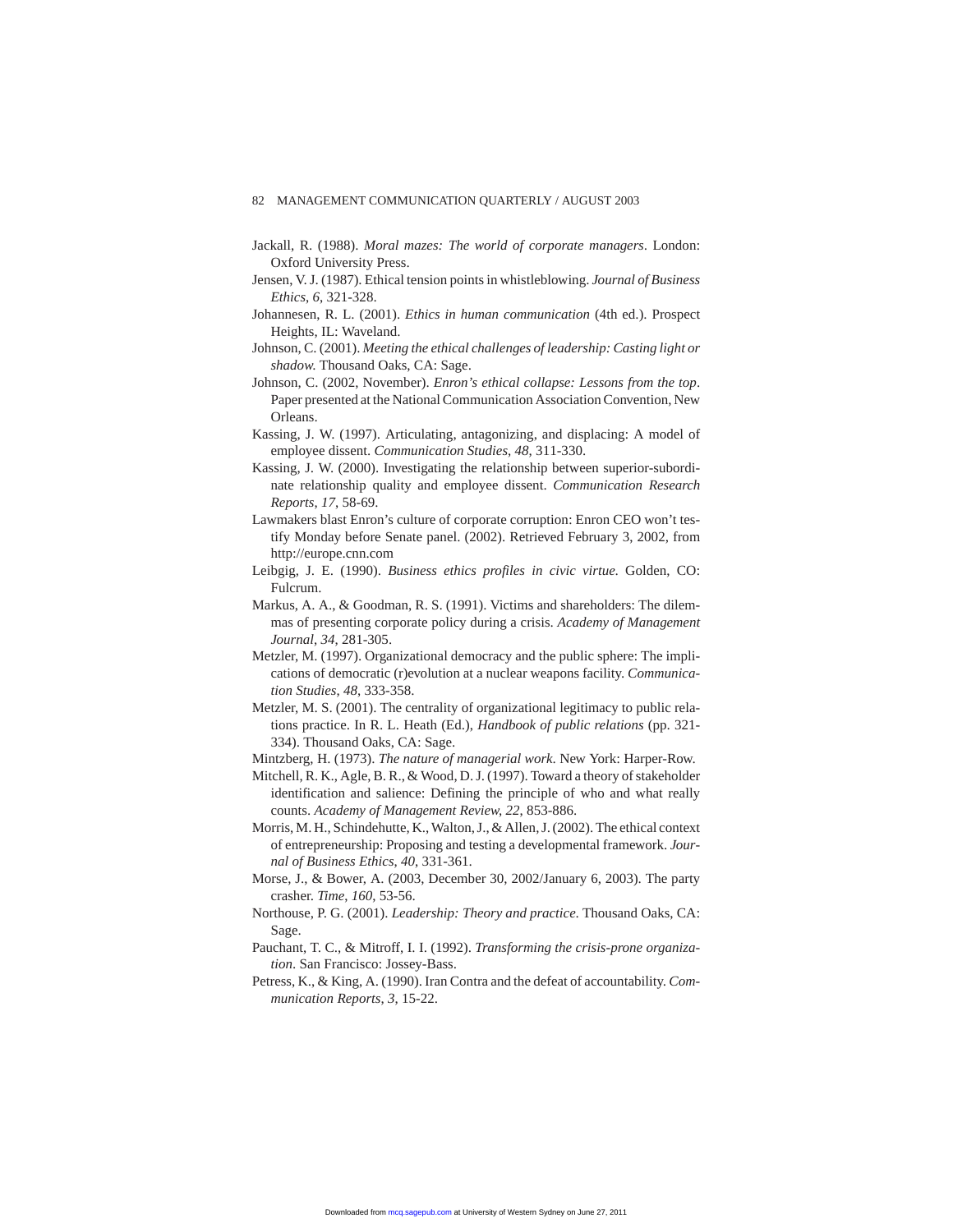- Redding, W. C. (1985). Rocking boats, blowing whistles, and teaching speech communication. *Communication Education*, *34*, 245-258.
- Seeger, M. W. (1997). *Ethics and organizational communication*. Cresskill, NJ: Hampton.
- Seeger, M. W., & Ulmer, R. R. (2001). Virtuous responses to organizational crisis: Aaron Feuerstein and Milt Cole. *Journal of Business Ethics*, *31*, 369-376.
- Simms, R. R., & Brinkmann, J. (2002). Leaders as moral role models: The case of John Gutfreund at Salomon Brothers. *Journal of Business Ethics*, *35*,327-339.
- Slote, M. (1992). *From morality to virtue*. New York: Oxford University Press.
- Smircich, L., & Morgan, G. (1982). Leadership: The management of meaning. *Journal of Applied Behavioral Studies*, *18*, 257-273.
- Smith,J. A. (1946). *The Nicomachean ethics of Aristotle*. New York: E. P. Hutton.
- Statement of human rights principles. (1996). Retrieved September 12, 2002, from http://www.enron.com/corp/pressroom/responsibility/ human\_rightsstatement.html
- Tompkins,P. K.,& Cheney,G. (1985). Communication and unobtrusive control in contemporary organizations. In P. K. Tompkins & R. McPhee (Eds.), *Organizational communication: Traditional themes & newdirections* (pp. 179-210). Beverly Hills, CA: Sage.
- Trujillo,N. (Ed.). (1983). "Performing" Mintzberg's roles: The nature of managerial communication. In L. L. Putnam & M. E. Pacanowsky (Eds.),*Communication and organizations: An interpretive approach* (pp. 73-98). Beverly Hills, CA: Sage.
- Ulmer,R. R. (2001). Effective crisis management through established stakeholder relationships: Malden Mills as a case study. *Management Communication Quarterly*, *14*, 590-615.
- Ulmer, R. R., & Sellnow, T. L. (2000). Consistent questions of ambiguity in organizational crisis communication: Jack in the Box as a case study. *Journal of Business Ethics*, *25*, 143-155.
- Weick,K. E. (1979). *The social psychology of organizing* (2nd ed.). New York: McGraw-Hill.
- Weick,K. E. (1988). Enacted sensemaking in crisis situations. *Journal of Management Studies*, *25*, 305-317.
- Witt,A.,& Behr,P. (2002,July 29). Dream job turns into nightmare. *The Washington Post*, p. A1.
- Witt,J. L.,& Morgan,G. (2002). *Stronger in broken places: Nine lessons for turning crisis into triumph*. New York: Times Books.
- Yukl, G. A. (2002). *Leadership in organizations* (3rd ed.). Englewood Cliffs, NJ: Prentice Hall.

*MatthewW. Seeger is a professor of communication at Wayne State University. His research focuses on communication and crisis and organizational communication ethics. His work has appeared in the* Journal of Business